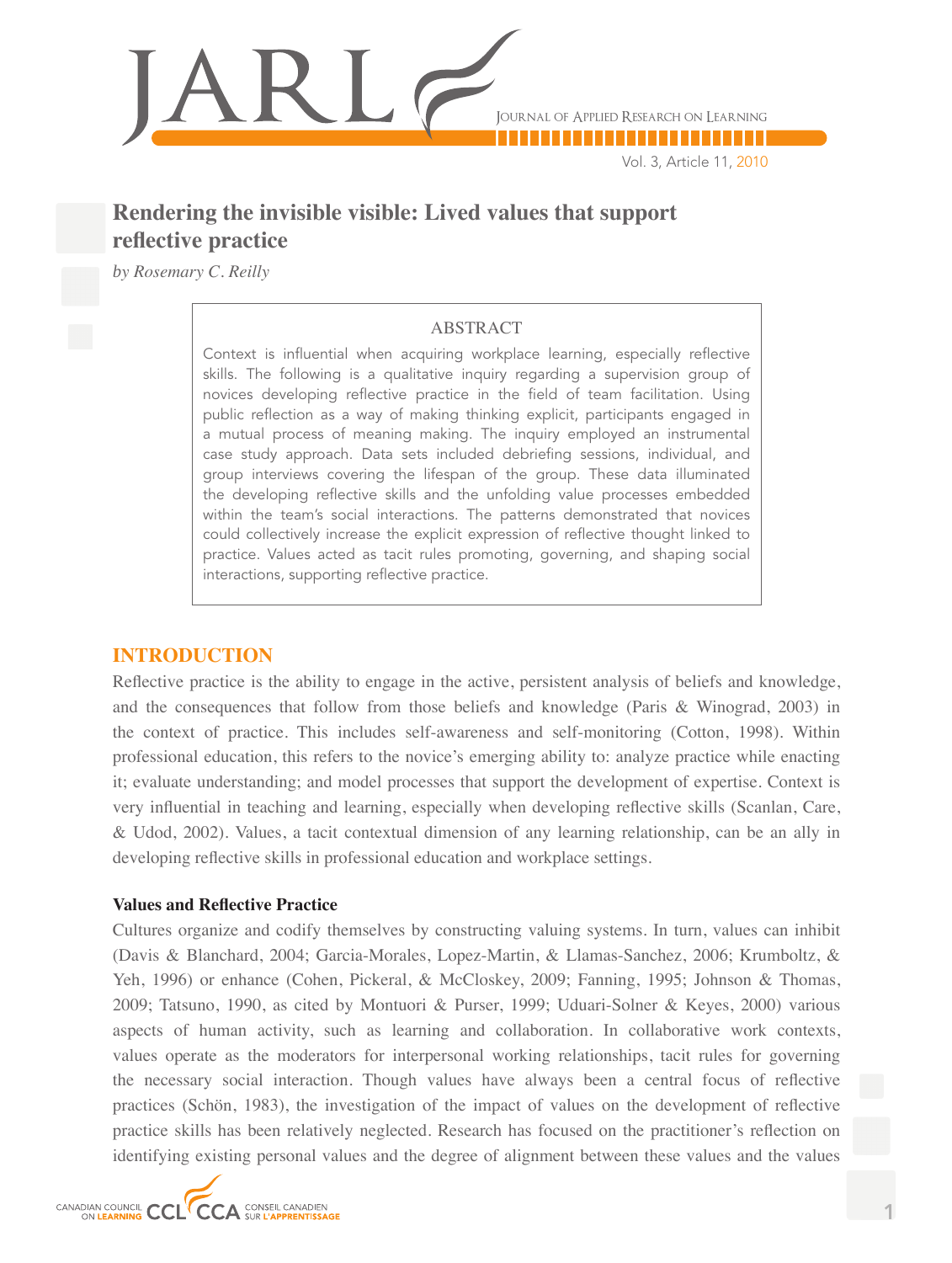of the practice context (Black, 2005; Bolton, 2006; Cameron, Hayes, & Wren, 2000; Gardner, 2001). Generally, this has been done in hindsight, outside of the ongoing enactment of actual practice. However, Sparrow and Heel (2006) observed that when work teams engaged in collective reflection about their work processes using dialogue, shared values also significantly influenced team practices.

Values, both the expression and enactment of them in socially shared spaces, have been identified as key to the development of collaborative learning climates, influencing the development of cognitive and reflective skills (Uduari-Solner & Keyes, 2000). Nurturing the ability to consciously reflect in order to illuminate one's own practice is key in professional education and workplace knowledge production, since reflective skills initiate learning in unfamiliar contexts (Veenman & Beishuizen, 2004), play a central role when solving open-ended problems (Jausovec, 1994), and are linked to creative thought (Mumford, Baughman, & Sager, 2003; Neçka, 2003). However, the unfolding of personal values into the external social environment, the adoption of these values as norms regulating interaction within a culture of practice, and the impact of these values-in-action on reflection has received little attention. Tate and DeBroux (2001) found that a learning community that valued individual input was able to effectively encourage participation, promoting higher levels of expertise. Davies (1996) was able to improve nursing practice through a training intervention targeting participants' values. Unfortunately, the specific values that promote reflective practice in a collaborative setting and the values-in-action that nurture such a dynamic have not been the focus of any inquiry.

# **PURPOSE**

Since groups are a common format for developing reflective practice (Pavlovic & Friedland, 1997), I was interested in which lived values supported this process using the process of public reflection, a method for illuminating the inner world of novices under supervision in the field of organizational and team facilitation. Public reflection requires one to step back, ponder, and make explicit the meaning to self and others, what has recently transpired, been planned, observed, and achieved in practice (Raelin, 2000). It illuminates experience providing a basis for future action and creates shared meaning and knowledge, which is the foundation for practice-based learning. The focus of this inquiry was to chart the evolution of reflective practice in an authentic work context and the lived values that supported this evolution.

# **METHODOLOGY**

#### **Design**

I selected a qualitative methodology, using an instrumental case study approach (Yin, 1994). This method is more conducive to understanding meaning attributed by participants to events and how context influences action, while also identifying unanticipated phenomena (Maxwell, 1996).

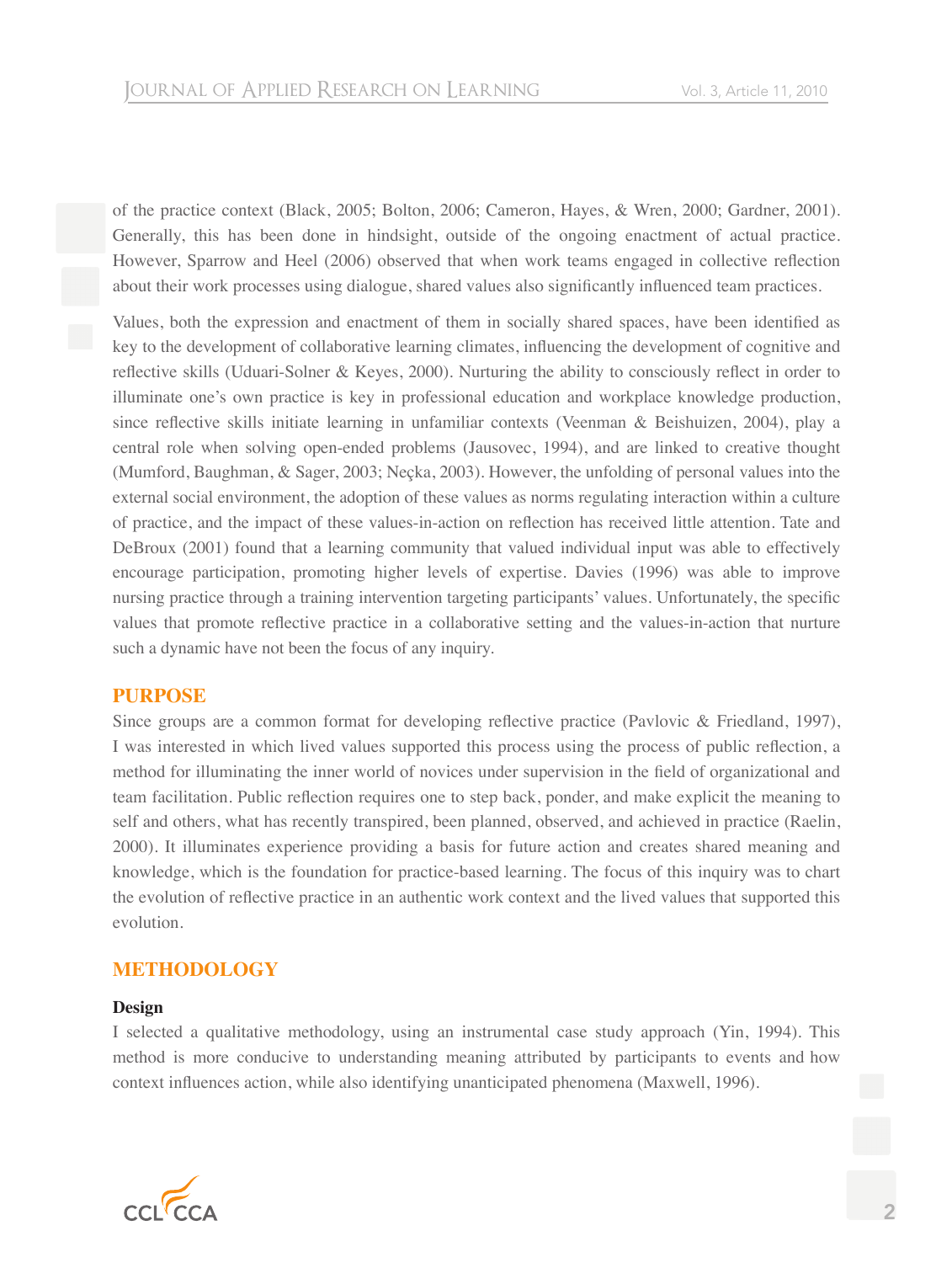#### **Sampling**

Since this project was concerned with novices who wanted to become experts, I used the procedure of purposive sampling. Lincoln and Guba (1985) suggested this method, since random sampling may not produce the kind of sample that the project required. From a pool of new graduates who were affiliated with a professional association, I recruited volunteers who fulfilled the following criteria: were interested in gaining experience facilitating groups; expressed the explicit intention to become professionals; had no practical experience; wanted to work in a team; and had content knowledge of facilitation.

#### **Participants**

The case was defined as a group of four novices (Stake, 1994), women aged 23 to 45. They were selected on the basis that they fulfilled the criteria outlined above. As well, they had little exposure to the notions of reflective practice, and were interested in participating in a structure that would encourage them to think about their facilitation, and learn from others about how they enacted their work.

I assumed the stance of complete member-researcher of the team (Adler & Adler, 1994; Spradley, 1980), since I was their informal supervisor and a full member of the environment. Being a complete member allowed me to grasp the depth of the subjectively lived experiences of the novices and give an insider's view of the supervision group. My role was to promote the gaining of expertise. In terms of my affective relationship with the participants, I attempted to cultivate a mentor-like role, a trusted counselor, a friend, an individual in whose charge is put a valued possession, duty, or responsibility (Torrance, 1984, as cited in Houtz, 1994). I was particularly mindful of issues of power, status (Marshall & Rossman, 1999) and cognitive authority, given my role as facilitation expert and researcher, and attempted to continually rebalance interaction in favor of equanimity. I did this by focusing most of my verbal interventions on asking questions rather than making definitive statements.

#### **Sources of Data**

Various sources of data were used in order to map the supervision group of novices as a system and chart the development of their reflective practice skills. Since expert reflective thinking develops as an on-going process (Sternberg, 1998), a developmental approach was taken. Therefore, this group was followed for six weeks, which comprised the entirety of its "life" and data was collected at each phase of its development.

*Debriefing sessions* [DS]. Stories are the closest we come to experience as we tell others of our experiences (Clandinin & Connelly, 1994). Sharing our internal world using narrative is such an intrinsic facet of human culture that we forget that stories also shape our experience. One function of the debriefing sessions for the supervision group was to use reflection to create retrospective sense making (Barrett, 1999) by telling stories of experiences. Since reflection skills are modifiable, public reflection was used in order to surface and make explicit these processes, and to transform storied

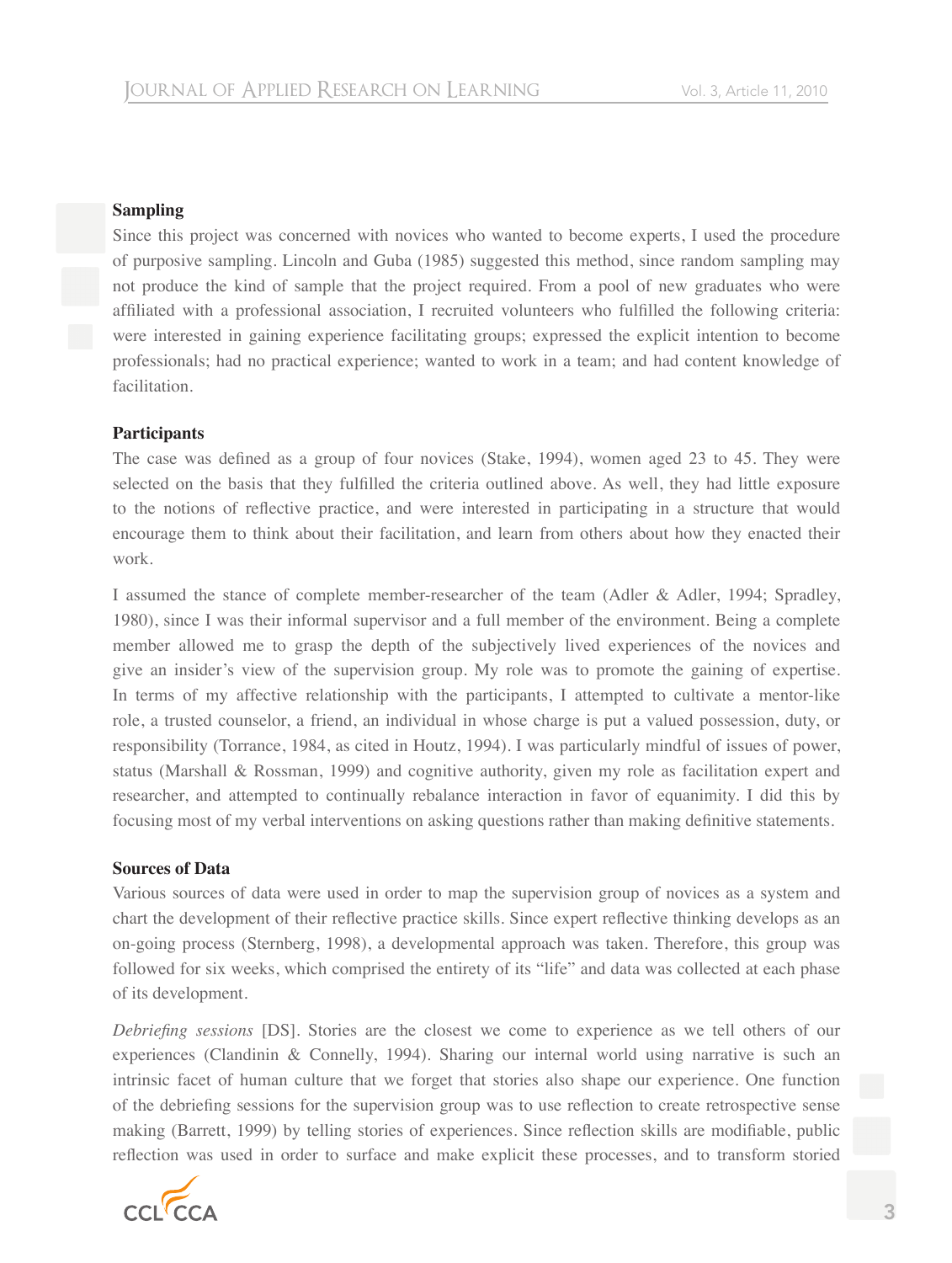experience into knowledge about praxis. Public reflection also transfers individual learning into team learning.

The supervision group met twice per week, since the novices were facilitating a group Tuesdays and Thursdays for a period of six weeks. Directly after each facilitation experience, the supervision group convened to debrief for an average of 1.5 hours. A collaborative dialogue was created in which participants shared their observations, stories, and understandings of group process and their own practice of team facilitation. It was a time when they subjected their actions and interventions to critical consideration. Public reflection functioned as a way for participants to act as witnesses and audience to the stories of others, co-constructing a conceptual understanding of each other's facilitation practice. Since the focus of the discussion was on molding understanding into a unified meaningful whole, this time was an occasion to practice reflection.

In addition, this format of public reflection allowed the participants of the supervision group to develop the ability to apply, reshape, and reform extant knowledge to their specific context in order to foster novel responses (Mumford, Reiter-Palmon, & Redmond, 1994). In essence, the debriefing times were opportunities for the participants to open the "black box" of the mind and transform it into "glass" (Lave & Wenger, 1991). The novices reported in their individual interviews that they tried to practice transparency in interpretations and understandings of how their competencies were progressing. Debriefing sessions of the supervision group were video taped in order to allow the voices of the participants to be clearly recorded, and to create a full record of a social event (Adler & Adler, 1994).

*Individual interviews* [II]. Each member of the supervision group was interviewed individually at one point during the inquiry. The interview was approached as a collaborative and interactive process. Using a conversational, semi-structured interview format (Kvale, 1996) to facilitate the development of trust, rapport, and maximum exploration (Fontana & Frey, 1994), I elicited stories about their experiences in the public reflection supervision circle, since this would be indicative of their schemas and their consciousness (Vygotsky, 1987). Interviews lasted between 1.5 and 2 hours.

*Group interview* [GI]. I also conducted a group interview (Morgan, 1997) at the conclusion of the inquiry. A group interview is the formal systematic questioning of all participants simultaneously, in order to give the novices an opportunity to collectively sum up their experiences of working in the supervision team; to provide a rich data set; and to stimulate the participants to elaborate beyond the usual boundaries of expression constrained by individual interpretation. Group interviews also tend to have a synergistic effect, generating more insights than individual interviews. This group interview lasted 2.5 hours.

Both the individual interviews and the group interview were videotaped, and used to triangulate the data in order to in order to provide coherence and trustworthiness (Lincoln & Guba, 1985).

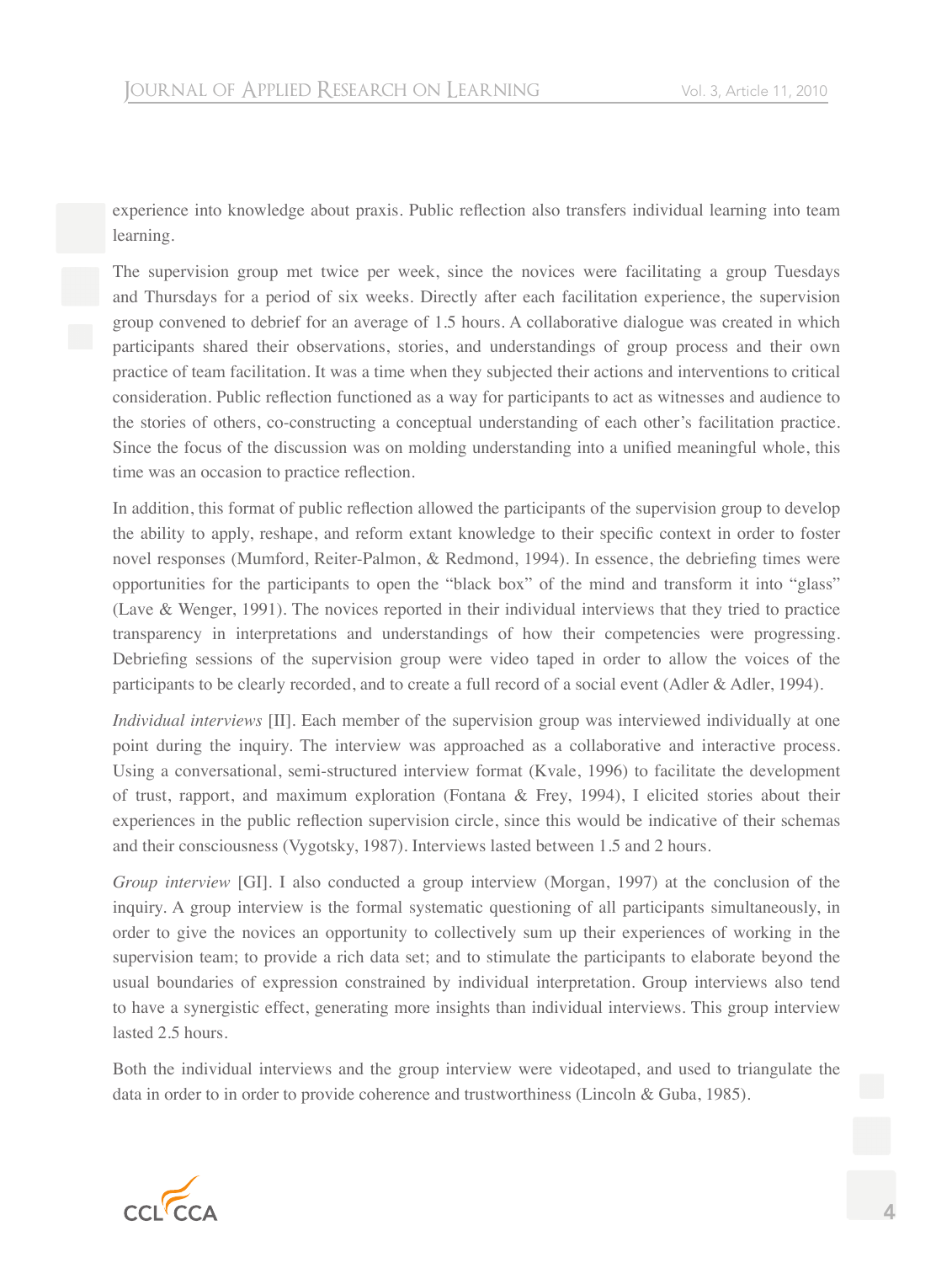#### **Practice Context**

Since the development of reflective practice skills happen in the context of real world practice, I wanted to conduct my inquiry in an authentic setting. I was asked to test out a new format for a class. I was allotted 4 teaching assistants (essentially volunteer position since payment consisted of a small honorarium). It provided a natural novice apprenticeship environment, since it is typical that apprentices learn mostly in relation to other apprentices (Lave & Wenger, 1991). The four participantsteaching assistants facilitated four learning groups with ten members in each group. It was their task to facilitate learning in their groups through group discussion and accomplishment of various experiential assignments and activities within the context of the course.

#### **Data Analysis**

Videotapes were transcribed and rendered into text for analysis. They were considered a form of collective "think-aloud protocol," a common approach for illuminating cognitive performance (Chi, 1997; Young, 2005). Coding was done for process (Strauss & Corbin, 1998) at the level of units of meaning. Rather than coding in disconnected parsed categories, I used the category string technique (Dey, 1999), in order to retain a holistic sensibility to the analysis. Each string contained strands that signified major categories. Each strand contained knots representing subcategories. Therefore subcategories were linked to major categories linked to representations, connected through meaning. Codes regarding both reflective practice and values were linked to sensitizing concepts (Blumer, 1969) based on formulations in the literature. Sensitizing concepts provide a functional pool of readily activatable coding pegs (Miles and Huberman, 1994) drawn from established conceptions. Sequences of evolving action/interaction, and changing conditions were noted. The coding traced over time the flow of continuous reflective practice processes that exhibited the requisite properties, the presence of values in the social interactions, and variations or shifts from one condition to another.

#### **Addressing Issues of Understanding and Trustworthiness**

Maxwell (2002) suggested that understanding may be a more fundamental, and by extension, more useful concept than validity when considering qualitative research, since it refers more directly to accounts and inferences, the essence of the inquiry, rather than methods. My overall rationale was to utilize a coherence theory of truth approach that asserts that truth is coherence within a system (Lincoln & Guba, 1985). The criteria that guided this inquiry to ensure trustworthiness (Erlandson, Harris, Skipper, & Allen, 1993) of the data were:

- credibility (in place of internal validity), that is, the extent that the constructions adequately represent the reality of the participants in the supervision group;
- transferability (in place of external validity) in that I took responsibility for adequately and thickly describing the supervision group experience so that those who wish to transfer this to another context can do so with an adequate data base (this is a particularly important dimension since systems are unique in unexpected ways, and therefore it may never be possible to make more than a few obvious generalizations);

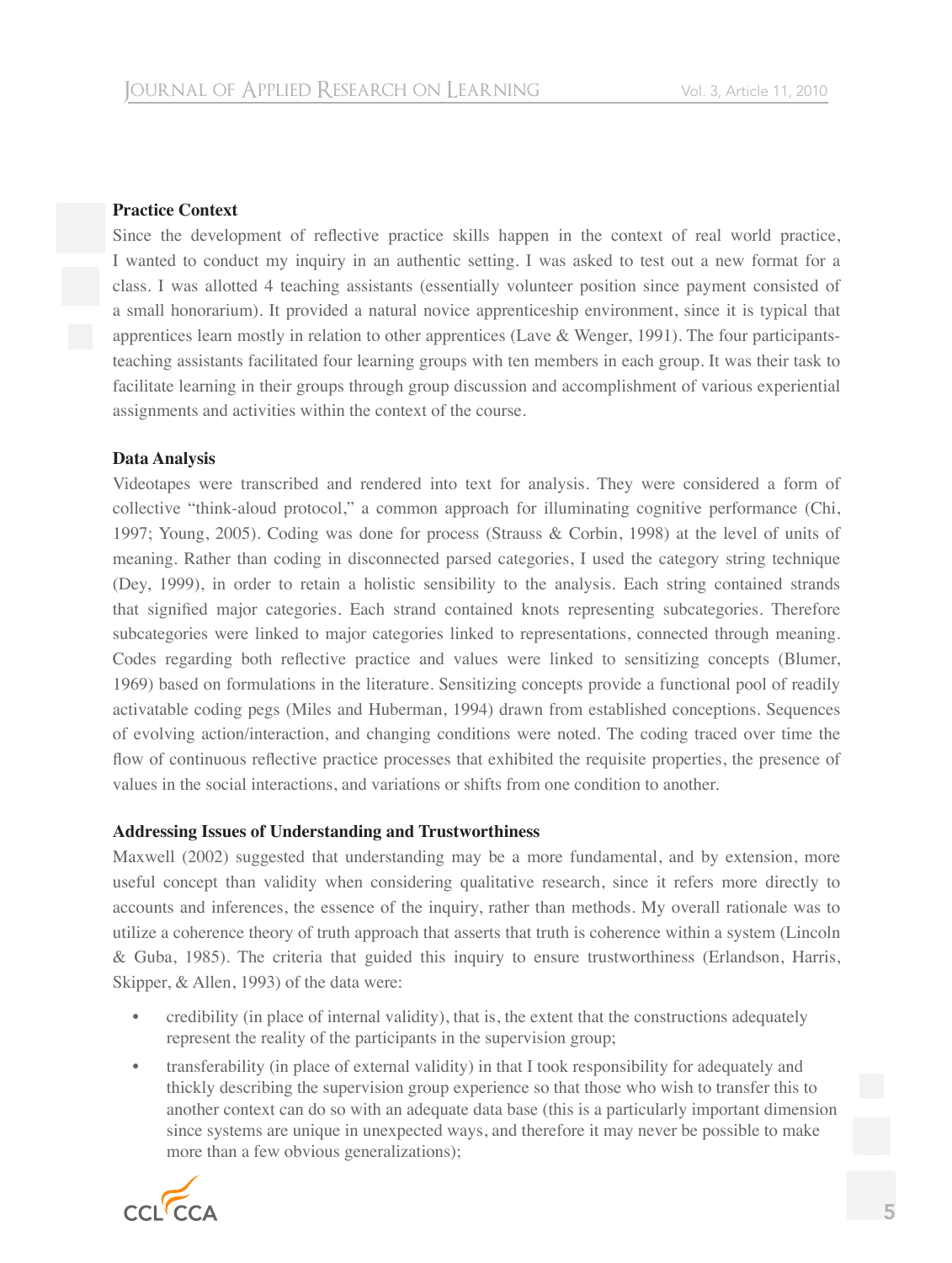- dependability (in place of reliability), that is, the data are internally coherent; and
- confirmability (in place of objectivity), that is, the extent to which the theoretical implications about reflective practice and values are grounded in the data.

These criteria are particularly vital if the purpose of the study is to describe or understand the experience of the researched, and not to predict or control that experience.

# **RESULTS**

Reflection in this system was comprised of two main activities: *reflective practice* and *self-monitoring*.

#### **Reflective Practice**

Since I was particularly interested in reflective practice as a shared collaborative activity, I combined the codes for all of the novices. Figure 1 illustrates that the frequencies of reflective practice, generally increased over time. However, the variable path suggests that these skills in facilitation novices may be sensitive to the context and demands of the situation since the valleys corresponded to times that the groups experienced the normal transitions of growth and development (Lacoursiere, 1980), which were often characterized by turbulence (Kass, 2005). This turbulence sometimes generated self-doubt for the participants, which temporarily dampened their reflective practice skills.





Reflective practice was defined as any statement that suggested either *reflection-in-action* or *reflectionon-action* (Schön, 1983). Reflection-in-action is the reflection one engages in while doing something. This capacity to reflect on professional action allows the novice to engage in a process of continuous learning, and was frequently an example of reflection happening within the immediate context of the debriefing sessions. Reflection-on-action is reflection on an action after having enacted it. This type of reflection links thought and action with reflection and allows a novice to think about and critically analyze actions with the goal of improving practice. This was generally focused on reflections of the novices' facilitation actions, and constituted the vast majority of this code. Reflective practice occasionally expressed as uncertainty about what action to take, common for novices of all domains. The following quotes are those utterances that were coded as displaying the characteristics of reflective practice.

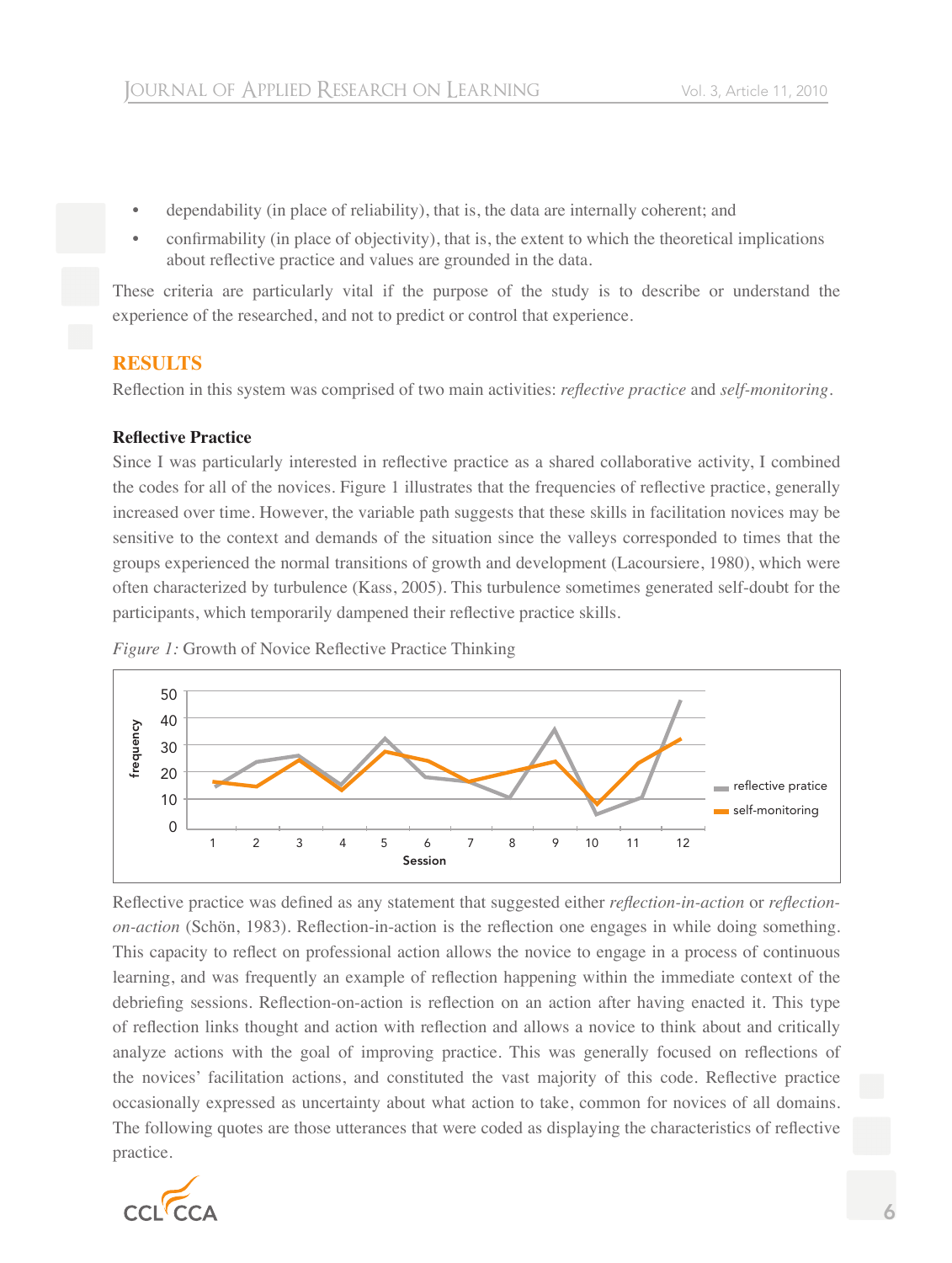Lara<sup>1</sup>, a 23-year-old single woman, described an event where she was at a loss as how to respond to a question.

**Lara:** *And I didn't know what to do with that, 'cause I had no idea, so I just said, "Well, I don't know... "* (DS)

Sometimes, reflective practice was expressed as certainty about actions taken, which formed the basis of the self-confidence that the novices needed. Opal, a 37 year-old married mother who returned to school for a new career, was faced with a team that was resistant to examining its own work dynamics. She believed that she had an ethical responsibility to make sure the group members gained some insight, despite their reluctance.

**Opal:** *But, I felt I had to... "What are you taking with you? What happens when you go into a group next time?"* (DS)

By periodically stepping back from the team facilitation experience, participants in the supervision group were able to make explicit meaning of the events and the implications on practice, by reflecting to an audience of others who were sharing a similar experience. Catherine, a 29 year-old partnered woman contemplating life after graduate school, became aware of some of the contextual features that determined her actions.

**Catherine:** *I could let them walk away totally miserable, and freakin' out, or say something… So I said something*. (DS)

Facilitators are not immune to the covert emotional dynamics that teams exert to evade responsibility (Bion, 1961). Reflective practice helped the novices in the supervision group to be aware of these hidden processes that shape dynamics and group functioning.

**Catherine:** *I felt it when I was talking to them. "Okay, I'm totally getting sucked into this collusion."* (DS)

As the sessions progressed, the novices displayed an increased awareness of the emotional undercurrents inherent in groups since it became a regular topic of conversation. Ann, a 45 year-old widow who was adding facilitation to her marketable skills, could distinguish the fact that the team's poor task performance was not due to her, but the group's steadfast ignoring of the task's parameters.

**Ann:** *I don't remember ever saying that, but somehow... they have to blame somebody, so they blamed me. Then you start questioning... did I really...? But I know I didn't*. (DS)

These reflections provided the novices with a more realistic picture of their capacities and effectiveness as facilitators, giving them a real sense of their limits. These ethical and psychological boundaries are extremely important for future facilitation practitioners to maintain when working with groups and teams in organizations and communities. This collective reflective process gave the novices in the supervision group the added advantage of illuminating their rationale for action.

**Catherine:** *I cut them off, because I felt they needed to leave with a feeling, "Okay, we at least know what we have to do for next week."* (DS)

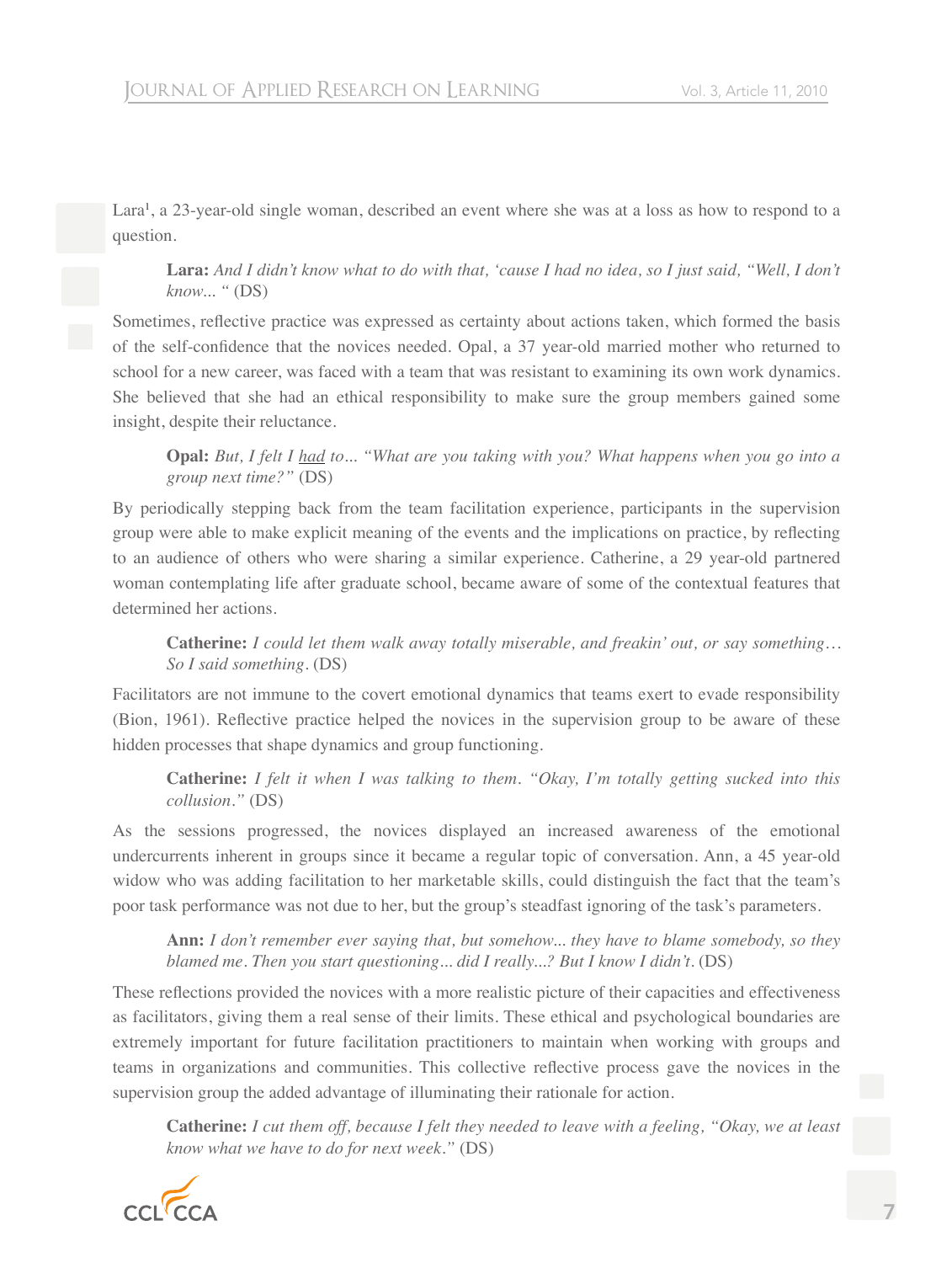Sometimes the best intervention is inaction. Knowing this option, and its justification, was also a by-product of this activity. Lara faced a dilemma of confronting a team member who was creating unnecessary tension and conflict within the group.

**Lara:** *But I didn't say it, because I thought I'm going to create something else... and I don't feel that I have that responsibility to do something like that*. (DS)

In the supervision group, reflective practice grounded critical reflection and future action, producing fertile ground for creative problem solving (Wakefield, 2003). Reflective practice became rooted in solid theoretical frameworks (the observational dimensions of Dimock (1993), the various group development theories as described in Kass (2005), and the notions of intervention outlined by Reddy (1994) became habitual touchstones for the public reflections), stored in memory for future use. Catherine devised an effective intervention based on her reflection that the team was using a check-in ritual to waste time.

# **Catherine:** *I'll give them that feedback next time, about taking too much time*. (DS)

These statements were the result of the social interactions among the individuals on the supervision group, and were activated in early sessions by an effort to recreate the facilitation example for others in storied form. Reflective practice appeared following a response to a comment or question by another novice. In later sessions, participants were able to engage in reflective practice readily. The only time this skill needed to be "nudged" by others was when the novice experienced a facilitation or group crisis that was temporarily beyond the level of her current competence. Catherine was concerned about her susceptibility to be manipulated by the emotional dependency of group members around her position of "authority." She, in fact, was maneuvered to become a "go-between" for two members who were engaged in conflict.

**Catherine:** *They're both doing the same thing. What's going to happen now is: Zara said, "Could I call you or e-mail you and you could let me know your take on this?" They don't want to face it...* [Opal mimes reeling in a fish with a rod.]

**Ann:** *That's what it's all about.* **Catherine:** *Honestly, they don't want to face it.* **Rosemary:** *Did you just see what she did? Do it again, Opal.* Catherine: Fished in... fished in. But... **Rosemary:** *She hooked you and now she's reeling you in*. (DS)

This interchange illuminates how the group was able to create a window for Catherine to examine a dynamic of which she was momentarily blinded.

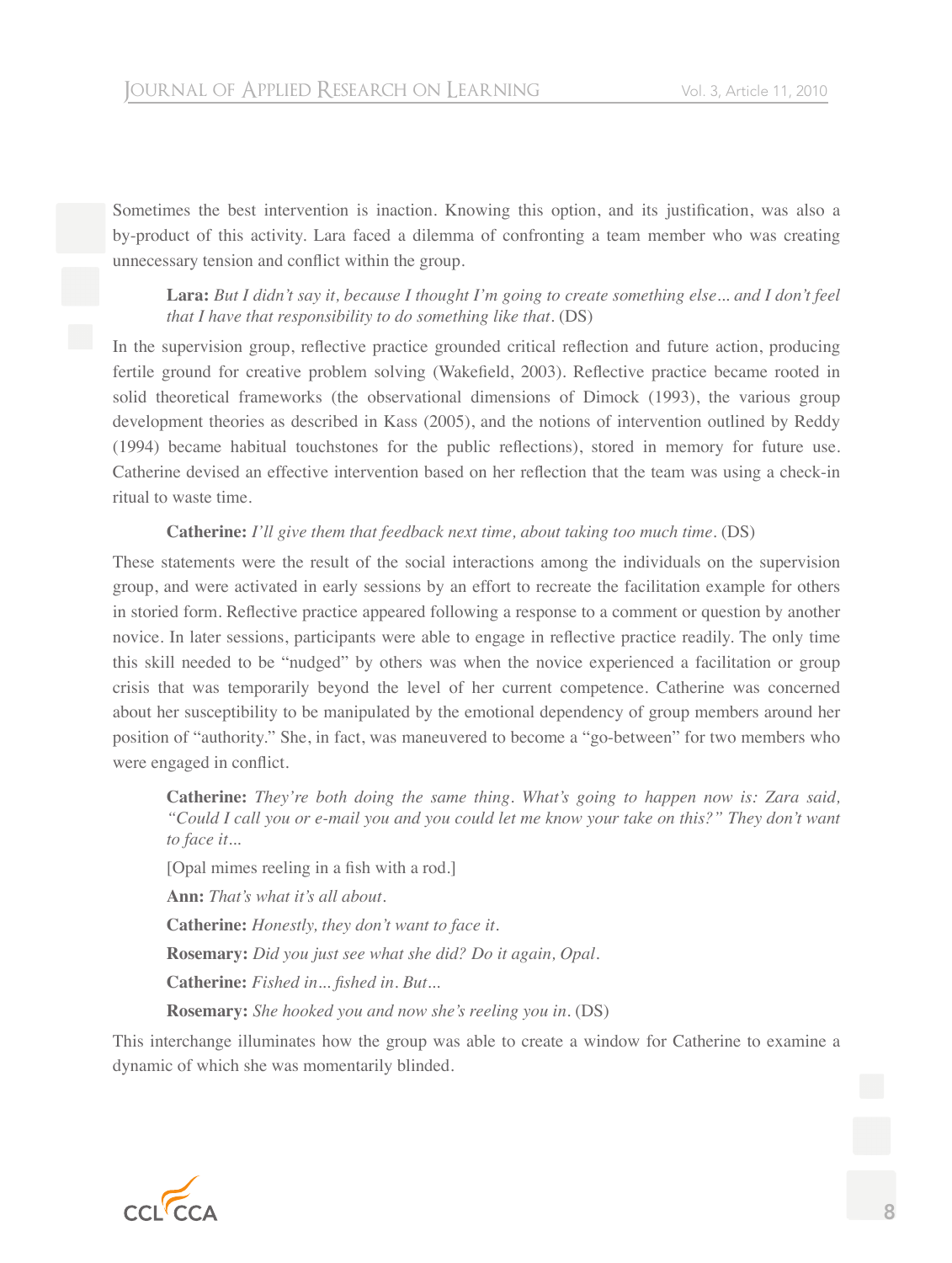#### **Self-monitoring**

Self-monitoring demonstrated awareness about one's own behavior, including monitoring understanding and the extent to which a person perceived and regulated awareness, observations, and assumptions. Figure 1 shows that the frequencies for self-monitoring generally displayed the same pattern over time as reflective practice.

A key concept in the field of facilitation and organizational or community change is the notion of "selfas-instrument" (Hanson, 2000). This concept focuses on the incorporation of personhood and relational skills as necessary tools for practice. Self-monitoring statements suggest that this was becoming an emergent characteristic of these novices. This skill gave them opportunities to explore and verbalize the uncertainty that is endemic to being a novice. The following quotes are those utterances that were coded as displaying the characteristics of self-monitoring.

When asked a question about a specific term, Ann surprised herself by demonstrating competency.

**Ann:** *So then I explained what a norm was, and thought, "Thank goodness I remember!"* (DS) Self-monitoring also highlighted their awareness of the borders of their own perception. Opal became aware of how she was relying on conjecture rather than observation in understanding a team member's response. This awareness alerted her to the intrinsic limitations of this source of data about group process.

**Opal:** *And I think she had the impression that I felt... here's an assumption, but... that I felt that they should be disclosing things of a more... personal nature…* (DS)

Self-monitoring allowed the novices in the supervision group to "normalize" the fact that issues under discussion were not clear-cut, but ill-defined. There were areas where we all lacked clarity and full understanding.

**Opal:** *...when you say stuff about your group or you pick up on something, you actually made me realize a lot of this stuff I'm not getting*. (DS)

The self can be a powerful instrument of group diagnosis, much like a barometer, for implicit and subliminal group dynamics. In describing a team that was characterized by intense frenetic and unfocused task activity, Catherine pinpointed her own bodily reactions to such an environment.

**Catherine:** *I was getting a headache just watching them. I felt so much tension in the group… There were some members that were trying to vocalize and they couldn't, because there's too much going on. They were like...* [strangled sound] (DS)

However, no facilitator is infallible, and is subject to misdiagnosing dynamics.

**Lara:** *They were all excited because they thought they'd passed the* [group's] *conflict... At the beginning, honestly, I was a little bit fooled*. (DS)

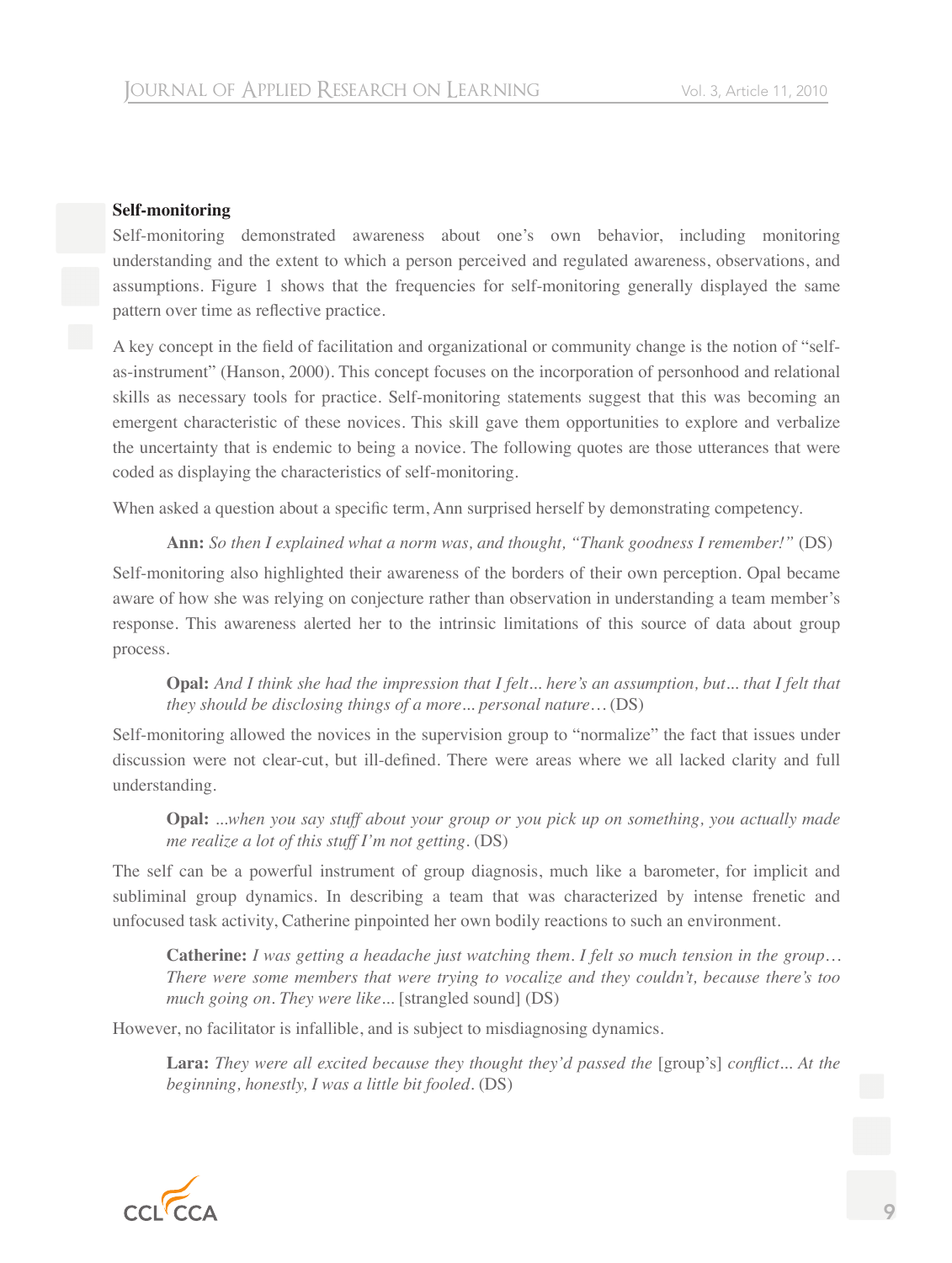The novices were able to identify their own emotional reactions to events that shaped their interpretations. Opal became conscious of her empathetic responses to two team members who were involved in a conflict within the group, balancing a concern for both members involved.

**Opal:** *I didn't want Lydia to feel as if she was left out, and I didn't want Oscar really to… take anything badly*. (DS)

Self-monitoring also functioned as a window to their "shadow side" (Arrien, 1993). This personality construct suggests that the shadow is the container for things about the self one is not proud of, qualities one denies or disowns, or secretly prefers to blame on others. Awareness of this facet of self is crucial since it can shape and skew a facilitator's interventions. Lara revealed her own irritation and defensiveness at a team member who was excessively whining and complaining.

**Lara:** *...and I started to get very annoyed. I didn't do anything, obviously*. (DS)

All of these opportunities to self-monitor their behavior, thoughts, and reactions were times when they could fine tune themselves into more expert facilitation instruments. Reflective practice and selfmonitoring demonstrated the emergence of their ability to navigate the foreground of events within the team with the background of reflective practice.

#### **Values**

Three dominant strands within the values category emerged describing the overall values climate of the supervision group of novices. Table I illustrates the frequency of the codes of the values lived within this supervision group. Since the research question focused on lived values

| <b>Code String</b>                                   | <b>Sessions</b>          |                          |                          |                |    |                |                | <b>Total</b>   |                |    |                |                |     |
|------------------------------------------------------|--------------------------|--------------------------|--------------------------|----------------|----|----------------|----------------|----------------|----------------|----|----------------|----------------|-----|
|                                                      |                          | $\overline{2}$           | 3                        | $\overline{4}$ | 5  | 6              |                | 8              | $\overline{Q}$ | 10 | 11             | 12             |     |
| <b>Values-positive regard for others</b>             |                          |                          |                          |                |    |                |                |                |                |    |                |                |     |
| caring/sensitivity/empathy                           | $\mathbf{2}$             | $\overline{\phantom{a}}$ | 10                       | 10             | 17 | 14             | 9              | 19             | 15             | 7  | 12             | 13             | 128 |
| helpfulness                                          |                          | $\overline{2}$           | 4                        | 6              | 15 | 6              | 6              | 11             | 23             | 13 | 18             | 17             | 122 |
| supportiveness/empowerment                           | 16                       | 19                       | 20                       | 16             | 30 | 23             | 16             | 24             | 25             | 29 | 24             | 25             | 267 |
| <b>Values-promoting inquiry</b>                      |                          |                          |                          |                |    |                |                |                |                |    |                |                |     |
| listening/questioning for clarity                    | 12                       | 1                        | $\overline{9}$           | 10             | 6  | 5              | 12             | 17             | 21             | 22 | 36             | 32             | 183 |
| Mutuality/plurality                                  | 20                       | $\overline{4}$           | 9                        | 8              | 17 | $\overline{2}$ | 8              | 8              | 3              | 7  | 6              | $\overline{2}$ | 94  |
| okay to make mistakes                                | $\overline{\phantom{0}}$ | 1                        | $\overline{\phantom{0}}$ | 11             | 4  | 5              | $\overline{2}$ | 9              | 10             | 10 | 6              | 6              | 65  |
| openness to disagreement/feedback                    | $\overline{2}$           | 7                        | 17                       | 11             | 12 | 8              | 6              | 10             | 24             | 10 | 13             | 3              | 123 |
| <b>Values-disclosing the self</b>                    |                          |                          |                          |                |    |                |                |                |                |    |                |                |     |
| honesty/transparency                                 | 3                        | 6                        | $\mathbf Q$              | 3              | 11 | 1              | 5              | $\mathcal{Q}$  | 15             | 6  | 5              | 13             | 86  |
| lack of confidence/<br>self-reliance-self-confidence | 7                        | $\overline{4}$           | 6                        | $\overline{7}$ | 23 | 3              | 5              | $\overline{4}$ | 13             | 6  | $\overline{4}$ | 21             | 103 |

*Table 1:* Frequency Table of Code String for Process Category of Values

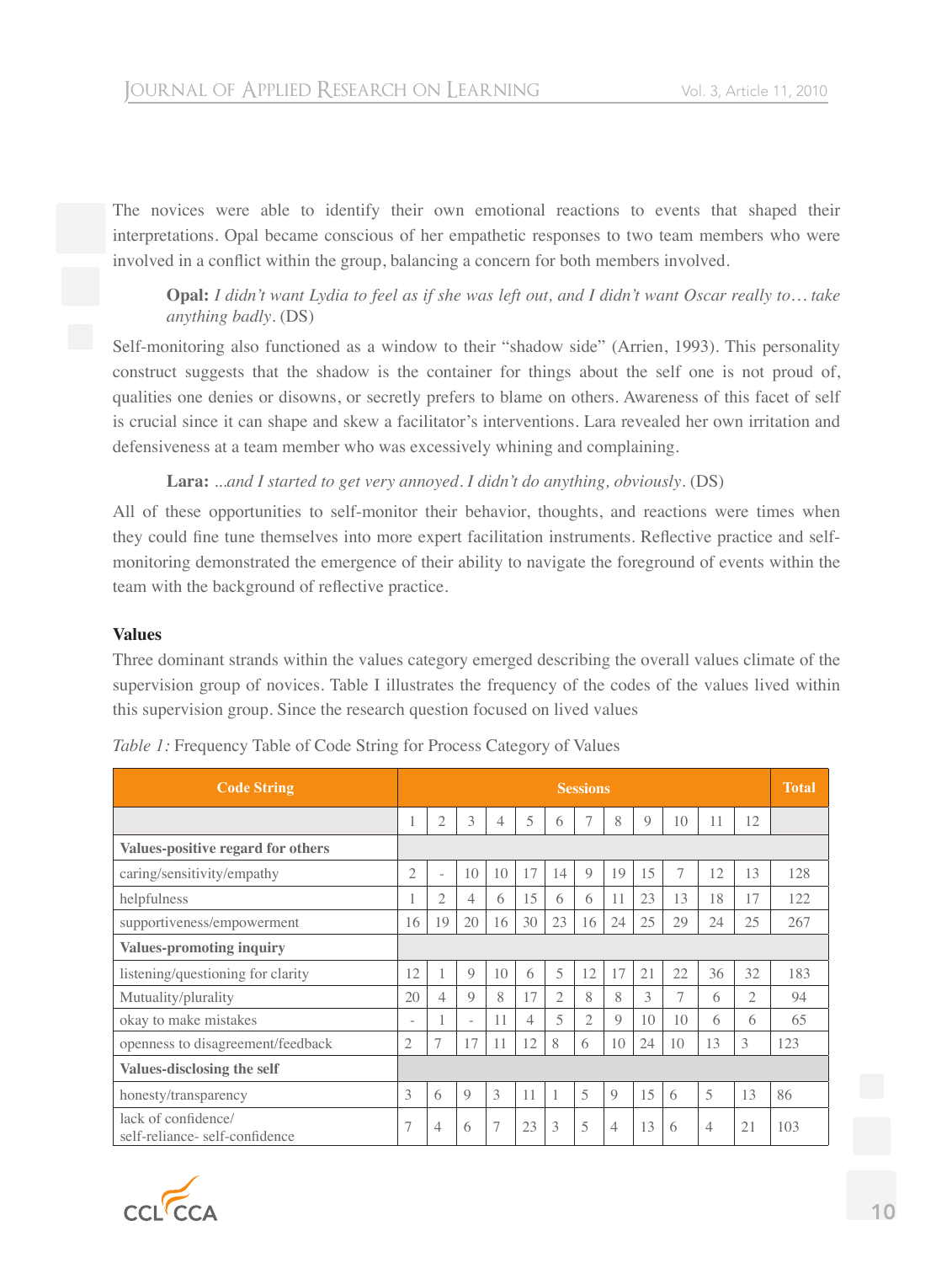within the supervision group, values were not coded separately for novice and supervisor; however, examples from the novices are provided. The discussion will focus on codes that had a frequency greater than sixty which were deemed noteworthy. The following quotes are those utterances that were coded as displaying the characteristics of the specific values under discussion, or were statements from the interviews corroborating the participant's perception of this value's presence in the supervision group*.*

*Positive regard for others.* The most preponderant code strand was positive regard for others, which were values that enhanced interpersonal relationships, were other-oriented, and promoted positive interactions. This strand was composed of three major knots. The most prolific was the knot supportiveness/empowerment, which were statements that demonstrated affirmation or confirmation that actions taken were appropriate or interesting.

**Catherine:** *So I said, "Well how do you think you might change that? What could you do as a group to increase your comfort level right now?"* **Ann:** *Good question.*

**Opal:** *Yeah*. (DS)

These statements endorsed a hunch or diagnosis as credible. Catherine, describing how an idea fell flat, proposed that it was too soon for the team to commit to a course of action. This was in the first debriefing session of the supervision group, so support and encouragement were important values to cultivate the novices' risk-taking and engagement. These statements communicated a sense of cognitive authority or expert power to the novice who made a proposition, a diagnosis, or suggestion.

Support was present even when things were not turning out well. When two team members manipulated Catherine, the group of novices did not chide her; rather they supported her to find an effective way to address the situation.

**Catherine:** *Yes, I'm angry because I want them to deal with this in the group. I feel that it would be so much more effective. But...*

**Rosemary:** *Say that...*

**Lara:** *Yeah, exactly.*

**Ann:** *Exactly. Right there*. (DS)

In examining all 267 instances of this value, it seems that the meta-message communicated by this value was that, in this supervision group, there was support for every member, and that the novices were doing their best. This value seemed to function as a foundational one, setting the tone for subsequent supervision group interactions. It seemed to create a supportive climate for the novice group as a place to develop competency and an acknowledgement of its emergence. This sense of support and competency was a primary attraction of this group for the novices.

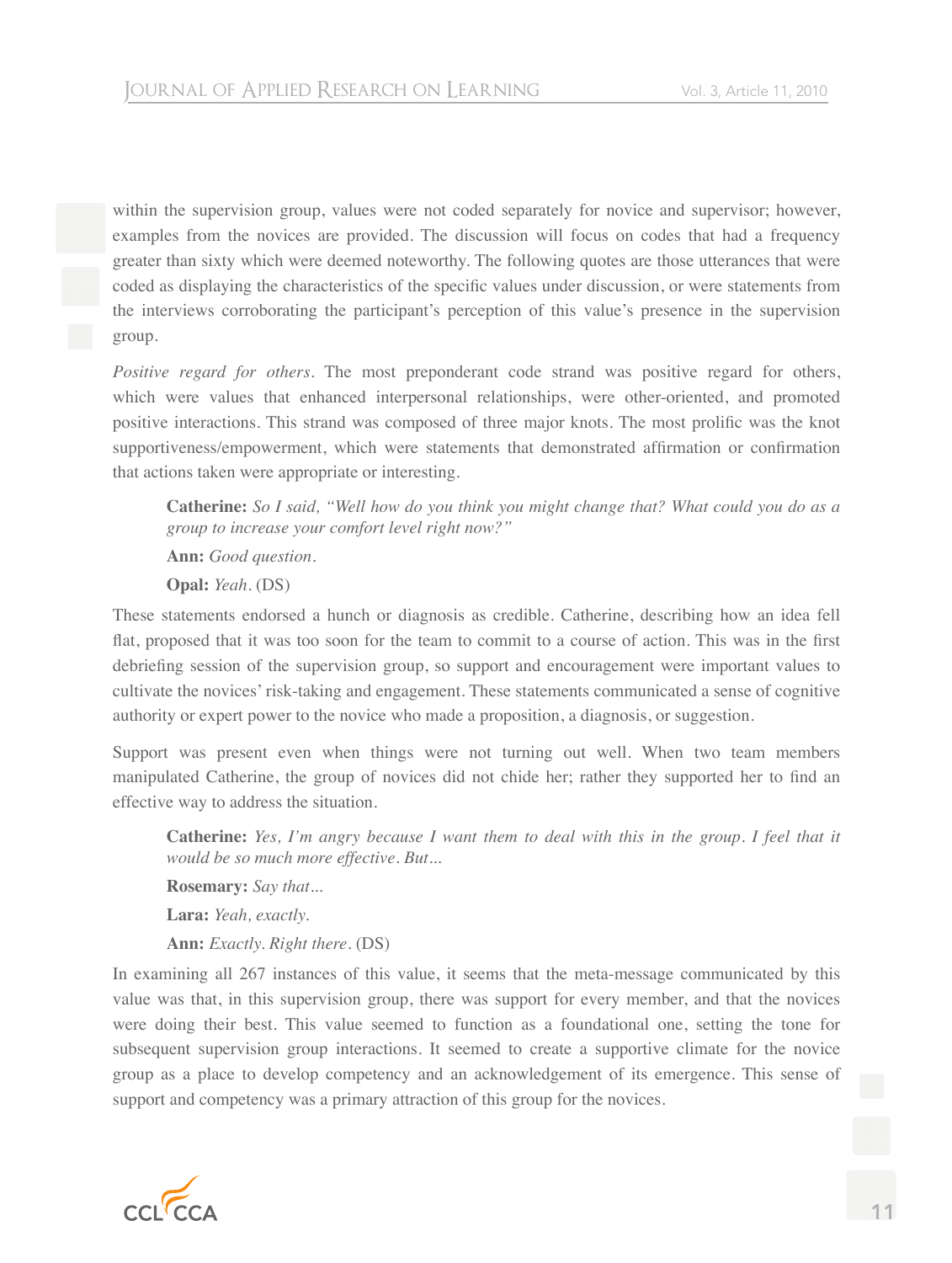**Catherine:** *…it's how we worked in the* [supervision] *group and the way they listened and the way they shared and the fact that no one said it was a stupid thing to do, or "How could you say that?" Or, "Come on, Catherine, you couldn't see she was playing you like a 5 cent violin?" No one said things like that*. (GI)

The second strongest knot in this strand was caring/sensitivity/empathy. Statements showed appreciation, concern, or warmth. These verbalizations communicated that the speaker was affected by or was responding empathetically to the emotions of others. Direct expressions of care were evident. Empathy was extended to novice members of the supervision group when times became difficult. Ann extended her caring concern to Catherine, demonstrating her understanding by taking her perspective.

Ann: It's hard to know what to do when you... and it's your first experience, and... I wouldn't *know what I'd do*. (DS)

Overall, in examining all 128 codes in context, this value seemed to create a climate of nurturing in this supervision group, suggesting that it functioned as a foundational value contextualizing learning and social interactions within an ethic of care (Noddings, 1984). This value emanated from the caring capacity of the individuals who participated in this inquiry, and was a guiding force for one in particular.

**Opal:** *Making someone's path maybe a little bit easier... doing as much as I can for someone that is within my realm of experience*. (II)

The final major knot in this category strand was helpfulness. This referred to comments that attempted to share useful information, practical suggestions, or alternate views in order to clarify, to enlarge the options for action, or to lend assistance. In a previous session of the supervision group, Ann received a suggestion for how to deal with silent tension in the team. She reported back how it worked, and this then became a concrete option for other novice facilitators to consider.

**Ann:** *Also what* [you] *suggested I say...*

**Lara:** *Which was? Refresh my memory.*

**Ann:** *Yeah. I wrote it down because I really... "Sometimes it's useful for a group to say those things that are unsaid during group time."* (DS)

This value was also seen when individuals provided explanations in an effort to help a member who was struggling to make meaning of an ill-defined problem. Ann helped Catherine to understand the behavior of one member who had missed two meetings of his team.

**Rosemary:** *Maybe he's never really gotten included.*

**Catherine:** *No.*

**Ann:** *No, I would be resentful if I was gone and came in and said, "Well, I want to tell you where I was," and nobody cared. I wouldn't feel welcome*. (DS)

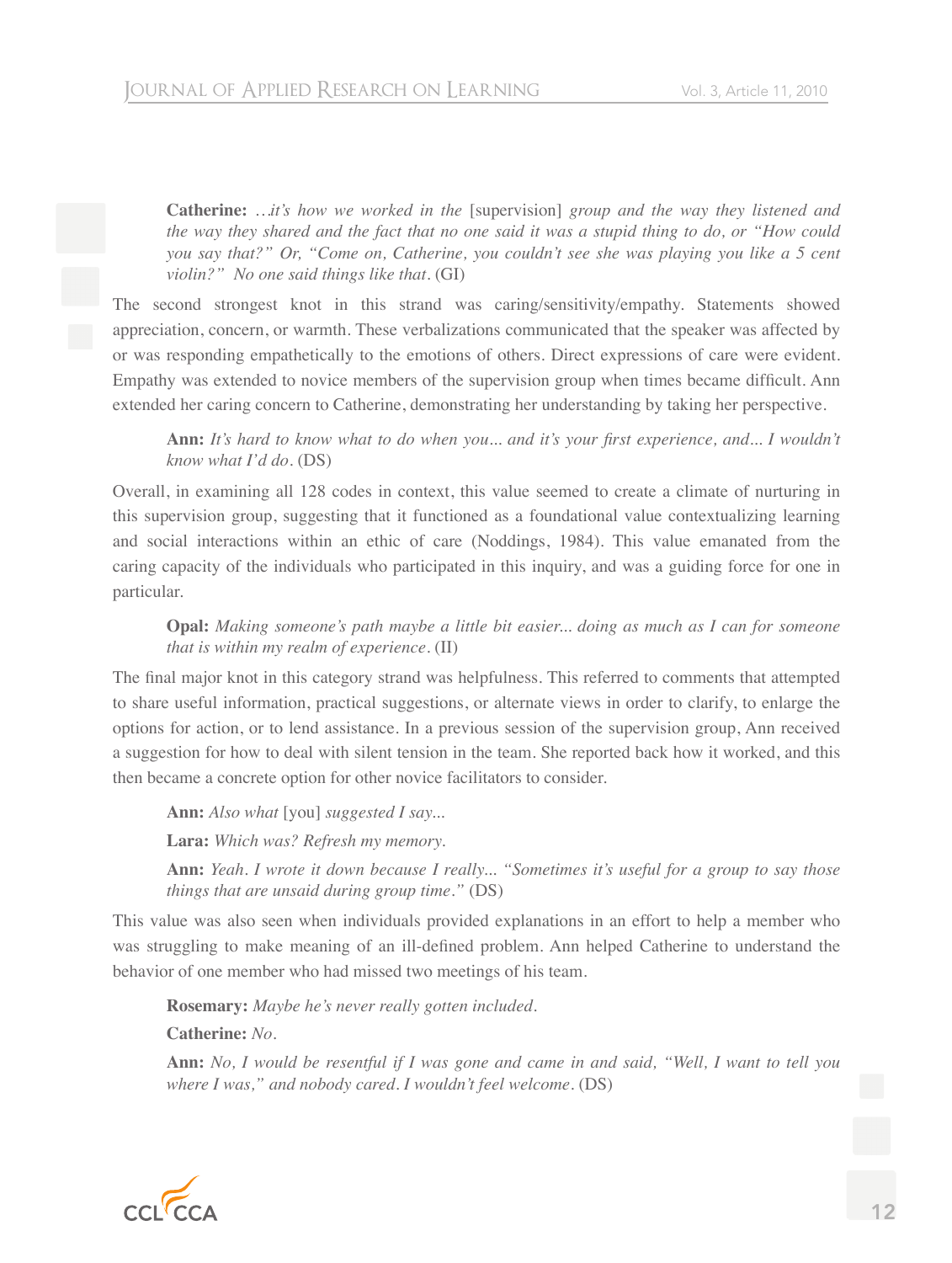When analyzing all 122 of the interactions involving this code, it appears that this value communicated the idea that one was not alone, and other members of this supervision group were there to assist at every available opportunity. This value seemed to act as a intrinsic motivating force for the novices to take risks by searching for and offering alternate perceptions or explanations, solutions, and mental models in order to increase the quality of the pool of possible solutions. Helpfulness was a tacit rule governing the social interactions of this social system of novices. It also had a lasting effect.

**Lara:** *You know, they* [the supervision group] *helped me… And I was really in need of help... 'cause I didn't really know how to address the issue in a way that I wouldn't be solving the problem for my team... I wanted the group to work out their own stuff... to learn... And the fact that Opal said that, was definitely a catalyst for me... it gave me more confidence.* (II)

The values in this strand seemed to create a climate of psychological safety so that trust among the novice participants of the supervision group could develop. This foundation of trust appears to have acted as a springboard for the risking that is necessary to push the boundaries of competency into the terrain of expertise. As the novice group demonstrated that risk-taking was not a threatening activity, this increased trust within the system (Gibb, 1978), which increased the motivation to take risks.

*Promoting inquiry.* The next dominant value strand, promoting inquiry, were values that encouraged the promotion of a collaborative climate of exploration and learning through inquiry. This strand was composed of two major knots, one influential minor knot, and a double knot that embodied an interesting dialectical tension. The most prolific knot was listening/questioning for clarity, which demonstrated focused listening and confirmed understanding of the speaker's message and emotion. These comments attempted to show that the speaker had been tracking the conversation by paraphrasing what had been understood. Questions were attempts to deepen or clarify the discussion for all novice members of the supervision group. They sometimes presented an opportunity to deepen reflection. Lara described an event where a member left her team meeting unexpectedly.

**Opal:** ...what was the conflict?

**Lara:** *Oh, Dana took it personally when Rachel said, "You guys are acting too harsh…" She left crying. Then they got her back. And they talked about it.*

**Opal:** *But did she say anything about it? Because you said... that Dana was talking...*

**Lara:** *But after…Dana did say that she felt very confused as to what was going on. But, me, I'm thinking, yeah, but why not just say, "Time out, I'm confused."* 

**Opal:** *It sounds like there's something under the table*. (DS)

In examining all 183 instances of this code in context, the meta-message of this value suggested that the members of this supervision group were engaged, following the discussion, and were interested in what the speaker was sharing. Since each participant shared "important" material, this value seems to have had the additional effect of communicating an implicit message of worth to the novice. Feeling understood has the supplemental benefit of creating feelings of significance for the speaker (Johnson, 2003). Perhaps it also communicated the implicit system norm that all members of the supervision

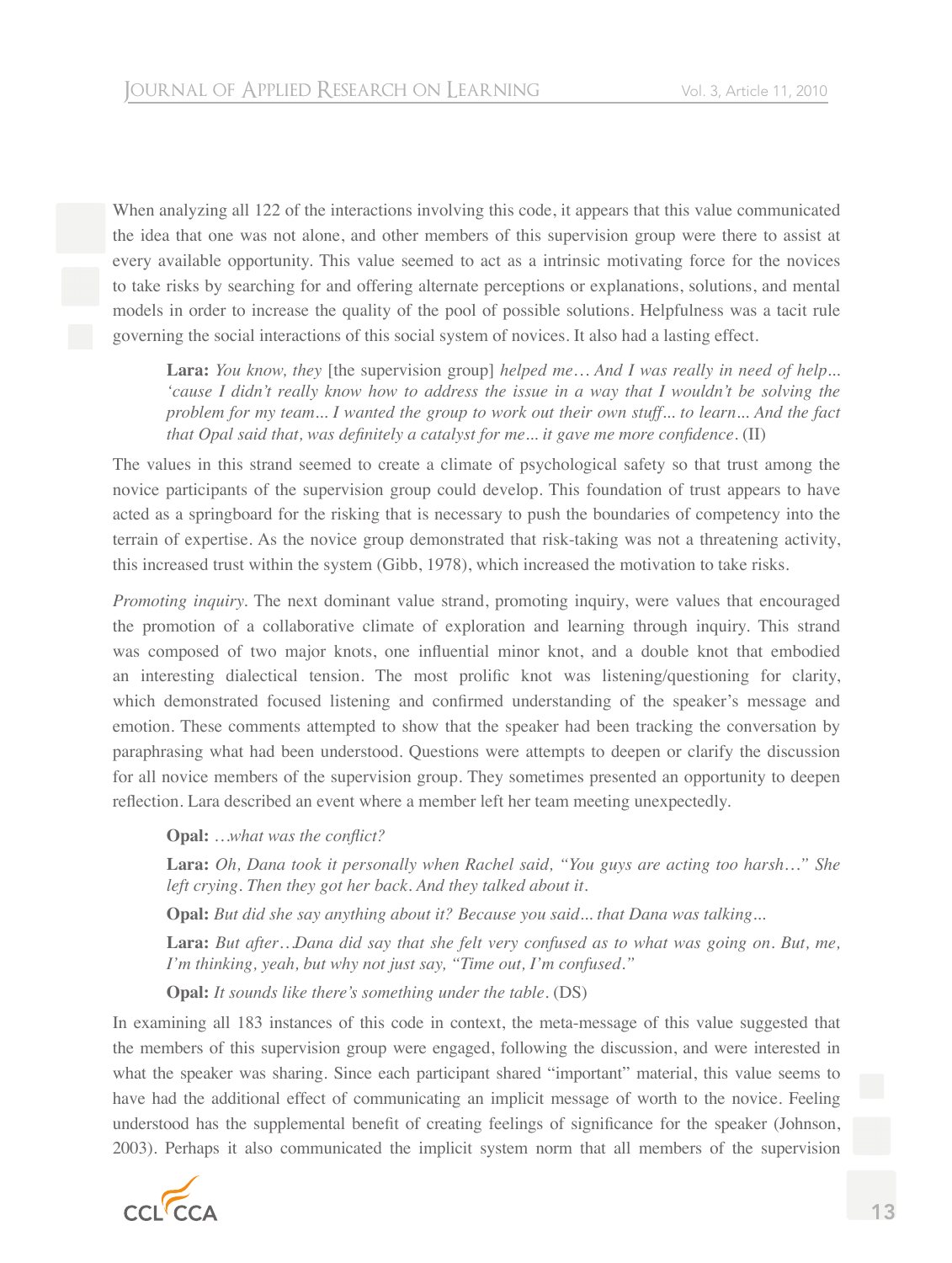group were committed to understanding what was going on in the teams, and that they all had a stake in everyone's development. This appears to have encouraged increased mutual self-disclosure, contributions of perspectives, and aided the exploration of the problem space and efforts to construct meaning.

**Catherine:** *We gave feedback to each other* [in the supervision group] *and there was no, "You're wrong", or "I can't believe you're saying that". I never went home and felt so-and-so doesn't agree with me or so-and-so didn't think I did a good job*. (GI)

The other dominant knot was openness to disagreement/feedback*,* which communicated a willingness to hear and receive conflicting perspectives designed to improve practice. The underlying intention of skill improvement and the explicit and implicit expressions of caring are what differentiated these interactions from destructive criticism. This value was concerned with hashing out differences of opinion or interpretation.

**Catherine:** *But do you agree with that? Knowing someone's* [favorite] *color makes you feel you can question what they're saying?*

**Ann:** *No, but I think in terms of cohesion in my team...*

**Catherine:** *How? I don't see it.*

**Ann:** *They just felt better about each other. I don't know... I'm just saying that they accomplished a lot today in ten minutes because of that...* (DS)

This value also functioned as a way of displaying openness to modify actions, communicating a message about being open to create alternatives for "next time." When examining all 128 instances of this code in context, the overall impact of this value on the supervision group appears to have encouraged the stance of controversy as a framework to generate a variety of inputs into the social system; controversy, as an example of social system turbulence, can contribute to creating individuals who were open learning systems (Espejo, 2003). Controversy also tends to nurture the acceptance of complexity and multiple perspectives in discussion (Pressley & McCormick, 1995). This value implied not only a desire to influence by sharing perspectives, but a willingness to accept input from others, and an openness to change in response to that input. This openness was very important for the participants, since it not only gave them the permission to make hunches and take risks, but also contributed to their own growth and development.

**Lara:** *Like I said before, if you close your eyes and you don't want to hear or accept anything from anyone, you're really handicapping yourself in a sense... you're really doing yourself harm*. (II)

The minor influential knot okay to make mistakes reflected interactions in the supervision group that exhibited an acceptance of fallibility, yet avoided blame and excessive sensitivity to mistakes. Risktaking relies on a demonstrated climate of trust in which exemplars verify a lack of punishment for "failed" risks. An interesting pattern emerged regarding the development of this value. The first instance involved me, as the supervisor, making an error. It is possible that the fallibility of the "designated expert," created the initial exemplar that "mistakes happen" even when one is experienced.

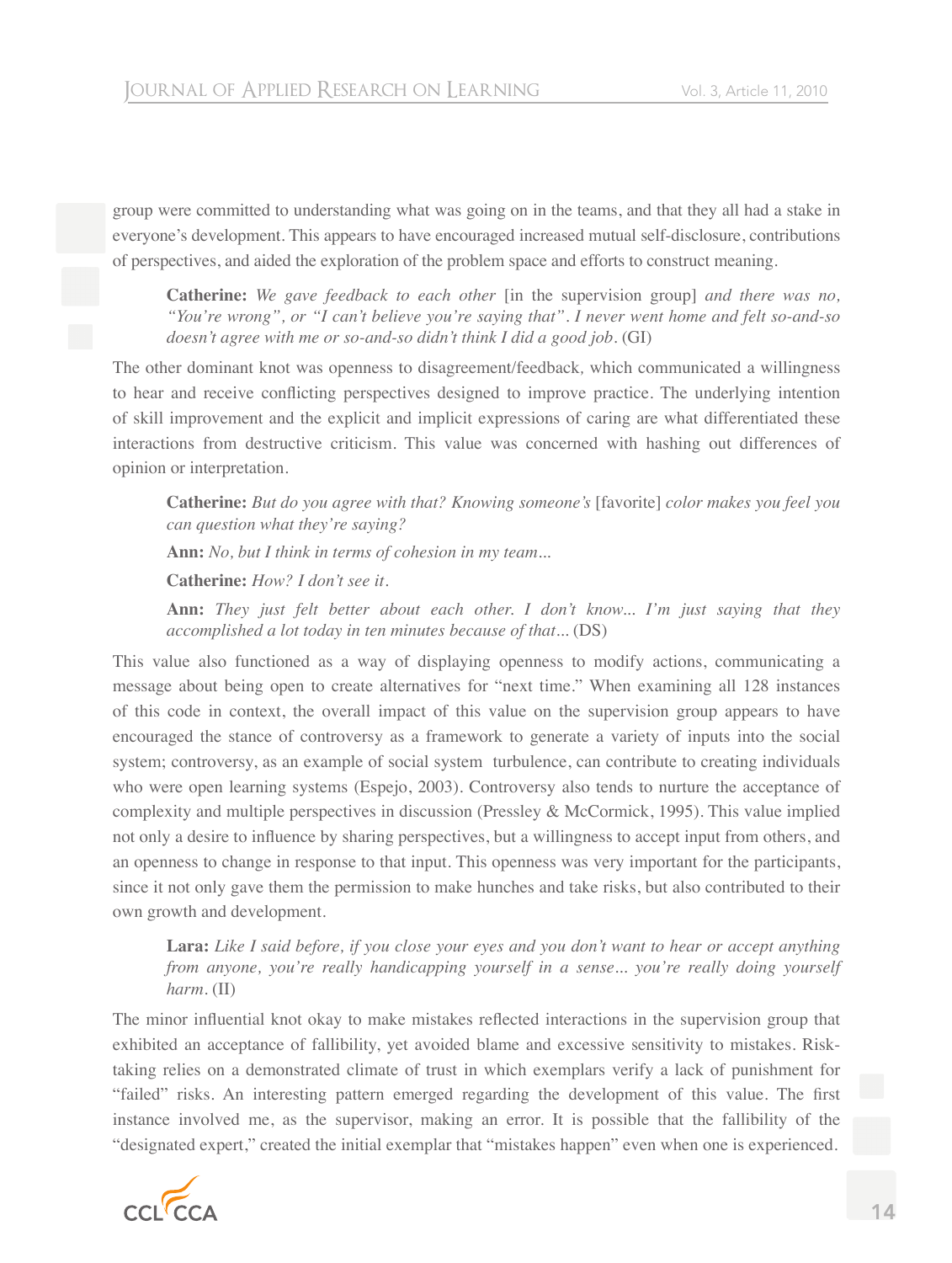**Opal:** *...she said she was not motivated to participate yet, which was...*  **Rosemary:** *I can't imagine that being easy for her to say.*

**Opal:** *Well, you know what? It came out very easily... there were no cues to say that she was uncomfortable...* (DS)

This value encouraged the recall abilities of the participants since it required the novice to search her memory for salient characteristics to either support or dispute the assertion. In examining all 65 of these codings in context, it appears to have created a norm in this supervision group that gave members permission to make creative hunches, since there were no negative consequences. There were essentially two meta-messages to this value: we all have intuitions about what is going on as we make meaning of our experiences; and we only know if something is fruitful if we express it and examine it. Practice learning is about what works and fits, and what does not. This permission to be fallible had a profound effect on the novices, and how they were able to risk and craft the supervision group into a learning community.

**Ann:** *We* [the supervision group] *were open to learning and open to each other's feedback and, none of us thought that we knew anything or everything. We were there to learn. And we all wanted to.*

**Lara:** *Do you think also, ah, we weren't afraid to make mistakes?*

**Ann:** *Um-hum.*

**Lara:** *And not being stressed out about it*. (GI)

The final knot in this strand is actually a double one that reflects the dialectical tug between the values of mutuality-plurality. Mutuality expressed sentiments of reciprocity and affiliation in the relationships and experiences between participants.

**Catherine:** *...to say two words in the team would be a shock for her. The only thing she said was, "I don't want to do it. I don't want to do the chairperson thing, so I pass. I don't like to speak."*

**Ann:** *I have two like that.*

**Lara:** *I have two like that, too*. (DS)

On the other hand, *plurality* attempted to express differences and contrasts.

**Ann:** *I get the feeling when I listen to everybody giving their perspectives* [in the supervision group]*… it's, "Oh, yes!" because it's a different bent, because we all have different ways of observing.*

**Lara:** *Right.*

**Ann:** *Or we all tune into different aspects, perhaps?*

**Catherine:** *That's true*. (DS)

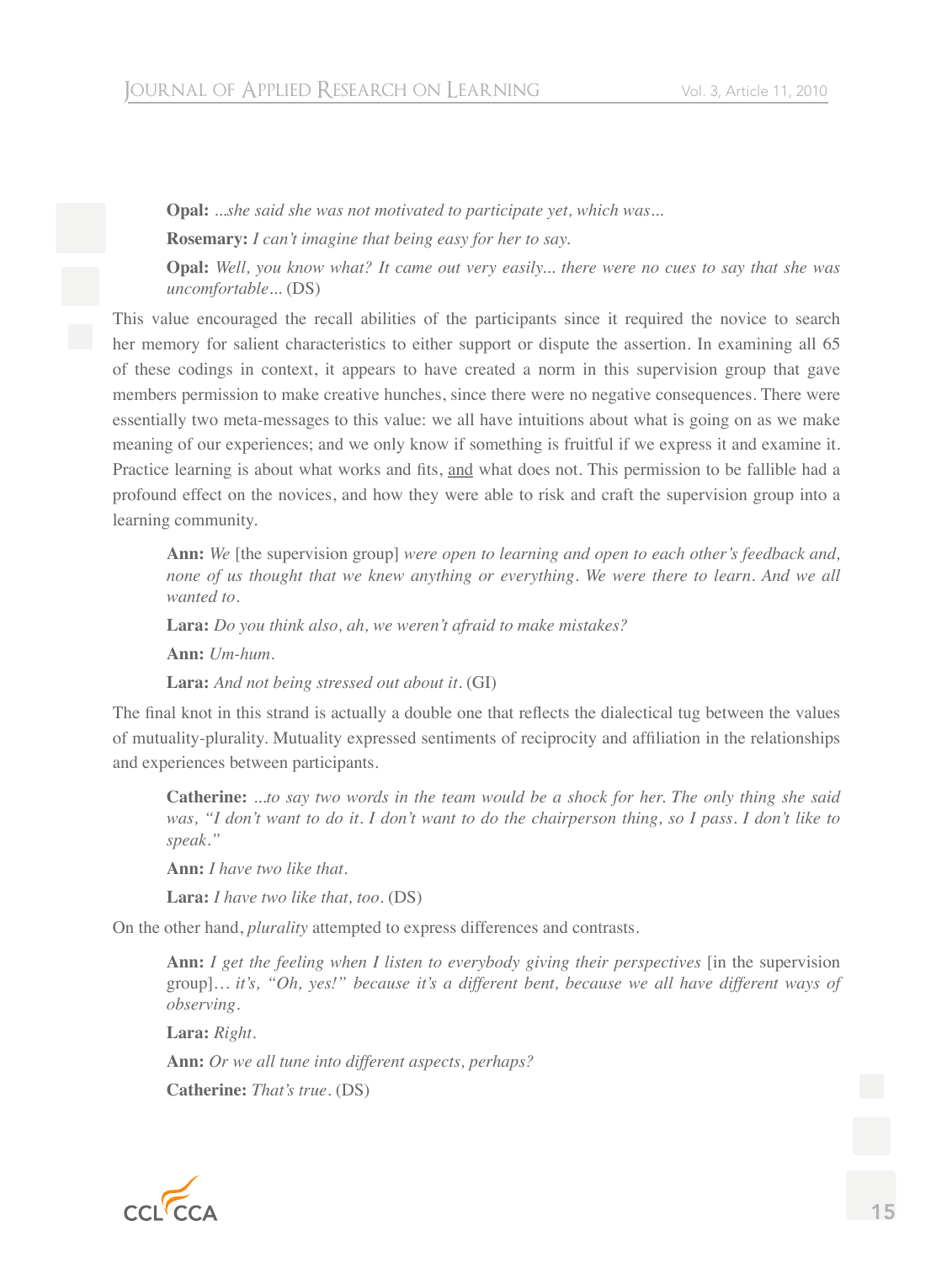When scrutinizing all 65 of these instances, this value continuum seemed to have a foundational function. It may have established and cemented connections and relationships in this supervision group, highlighting commonalities, yet affirming differences. This ability to negotiate these two contrapuntal tensions allowed for the creation of complexity within the system. Complexity allowed the novices to build richer deeper networks of exemplars on which to draw in the future and to gain a profound insight into group processes.

**Catherine** [About her experiences in the supervision group]: *Sharing our experiences... Seeing how much they're similar or different… getting other people's feedback and questions. It's such an amazing opportunity to be able to ask three other people what they thought of something that happened*. (II)

*Disclosing the self.* The final value strand, disclosing the self, promoted the revelation of the intrapersonal world of the participant to others in the supervision group. This strand was composed of one major knot and one double knot that reflected another dialectical tension. The most prolific was the knot honesty/transparency, which attempted to communicate that the speaker was being genuinely self-revealing. The focus of these statements tended to be candid expressions of discomfort or strong emotion.

# **Ann:** *I was nervous. I really was. I was very afraid of what was going to happen*. (DS)

It provided the opportunity to disclose recognition of personal shortcomings or uncertainty about the meaning of events. Catherine admitted to not seeing the full extent of the impact of her intervention.

# **Catherine:** *But I guess I didn't realize how much... the can of worms it would open*. (DS)

In analyzing the 86 occurrences of this code, this value seemed to have functioned as a contextual ground for meaning making. Participants of the supervision group seemed to feel free to disclose whatever was on their minds, regardless of the "image" it might project or the vulnerability it might reveal, in an effort to improve practice. This value was balanced by the value of care. One can reveal a lot based on the belief that others will treat the information, and the self, with care.

**Lara:** *So you know at the same time, they* [the supervision group] *helped me by making me feel good but I wanted to do the same in return... but of course without sacrificing honesty.* (II)

The novices appeared to trust that whatever was extended was something that their peers in the supervision group thought, believed to be true, and was a true reflection of their experiences.

The double knot in the strand reflects a dialectical pull common to novices, the tension between lack of confidence and self-confidence. Lack of confidence expressed sentiments of uncertainty, tentativeness or doubt about actions, abilities, or expertise.

#### **Lara:** ...*you see, I don't know if I'm really supposed to do this*. (DS)

Self-confidence concerned statements that suggested trusting one's efforts and abilities, and represented agency and competency.

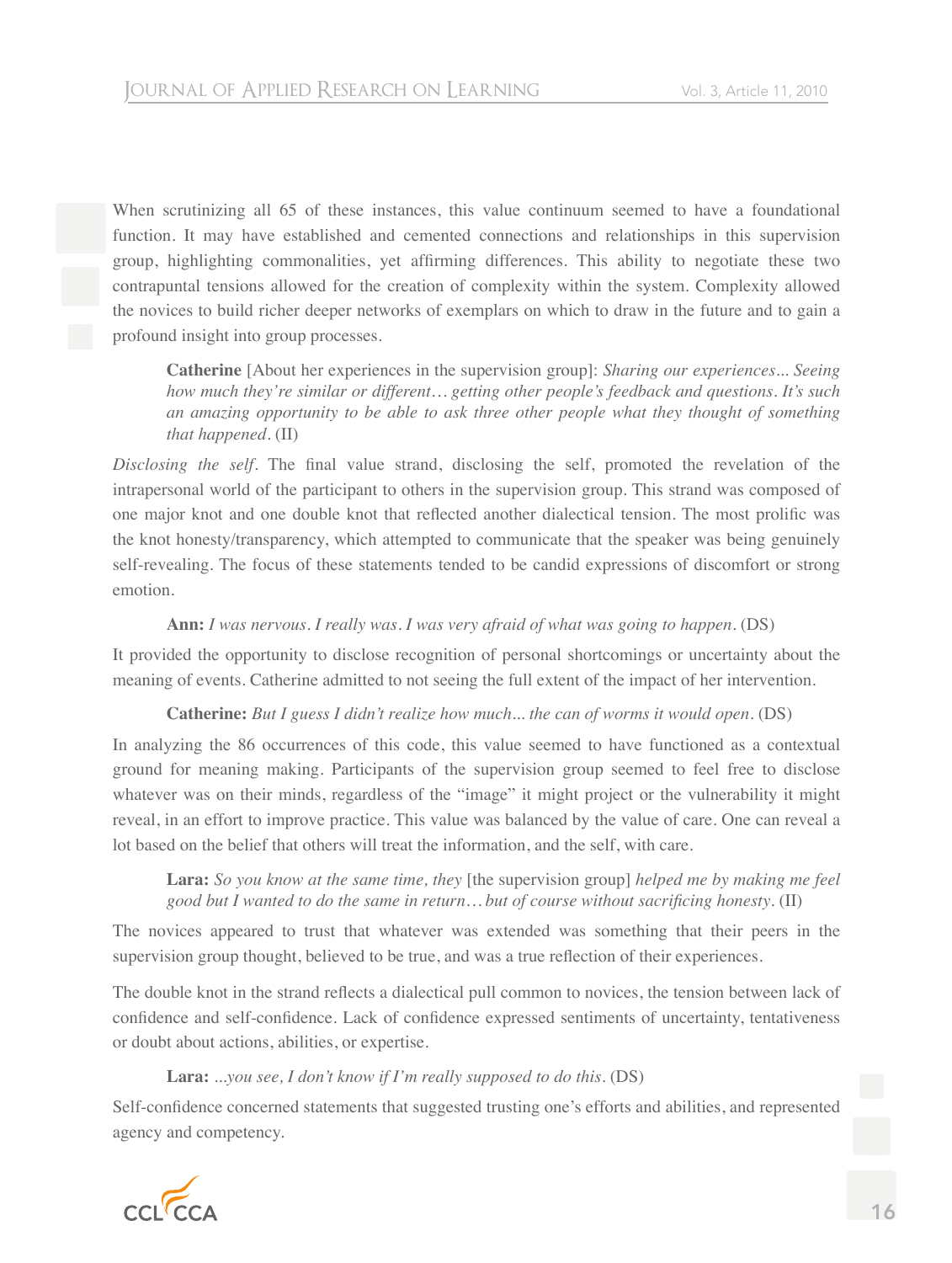# **Opal:** *I'm doing it. That's it, that's all. I'm not going to go there, because usually I'm so wrapped up in anxiety… And I'm just not going there. I'm too big for that now*. (DS)

When investigating all 103 occurrences of this code, it appears as if this value continuum had an interesting interactive function. On one hand, lack of confidence seemed to open up shadowed places by spotlighting areas of uncertainty or undeveloped dimensions within the identity of the novice. This generated opportunities for members of the supervision group to live the values of support, care, or openness to feedback. On the other hand, self-confidence seemed to keep the novices motivated to continue and contribute; it appeared to give them a sense of forward movement and accomplishment. Both seemed to balance each other out, and negotiating this tension contributed energy into this supervision group system.

*Support from triangulated data.* The values that guided the social interactions within this supervision group were identified by the participants in both the individual and group interviews as necessary conditions for them to learn and develop competency and reflective practice. The values seemed to institute tacit rules that governed the interactions that propelled them forward.

**Catherine:** *Trust that people* [in the supervision group] *won't judge me; trust that I won't be perceived as bossy or I won't be perceived as trying to control things… I think if there's a certain amount of trust and especially if the context is right*. (II)

The fact that the novices felt free enough to disclose their lack of confidence, their honesty in disclosing difficult material, and their ability to openly disagree and accept feedback are signs that trust was indeed a quality of the supervision group system.

**Lara:** *…being willing to accept diverse ideas and... I do want to be respected and listened to, obviously*. (II)

The lived values-in-action served to shape and direct the responses of the novices in a certain direction, leading to a path of risk and development of reflective practice.

**Opal:** Well I need an atmosphere of acceptance, of trust definitely, of openness... I think that if *I'm in a group situation, all I need is one nod of encouragement or somebody to look at me that gives me acceptance, and I'm off*. (II)

#### **Code Proximity Relationships**

When examining processes in human interaction, it is important to examine their interplay. In an effort to unfold a pattern, the proximal relationships of the codes within the reflection and values strings were scrutinized. Using functions within the software program HyperResearch 2.0, a series of connections were developed. These connections were labeled either "equals" (code 1 exactly matches code 2) or "overlaps" (code 1 intersects code 2). A minimum number of 10 connects was set *a priori* for positing an association. Table II illustrates the association patterns and their strength.

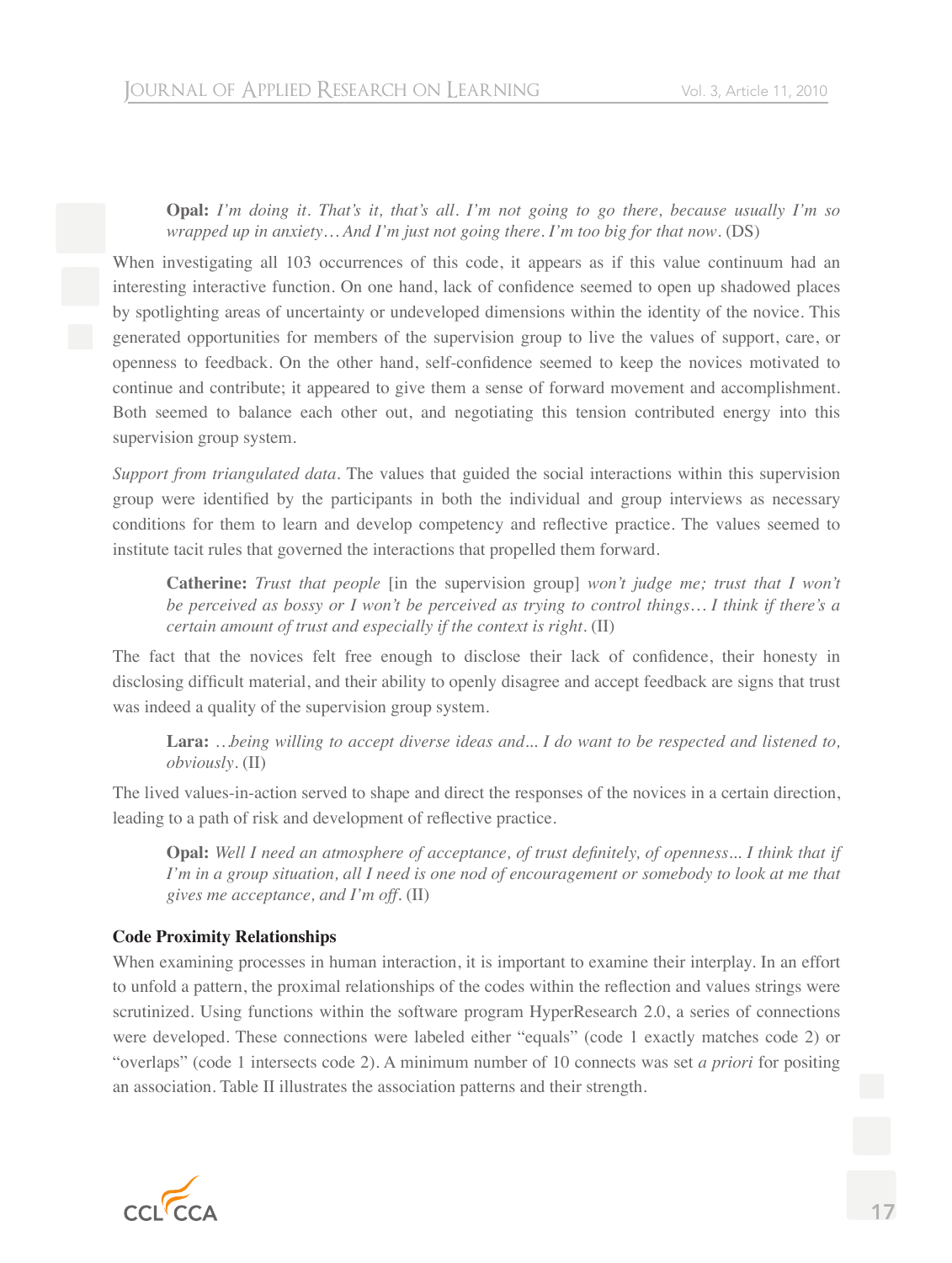*Table 2:* Association Table of Values with Reflection Strands and Their Strength (10 or more associations)

| <b>Values</b>                       | <b>Reflective Practice</b> | <b>Self-monitoring</b> |  |  |  |  |
|-------------------------------------|----------------------------|------------------------|--|--|--|--|
| caring / sensitivity / empathy      |                            | 25<br>moderate         |  |  |  |  |
| helpfulness                         | 25<br>moderate             | 1()<br>weak            |  |  |  |  |
| supportiveness / empowerment        | 38<br>strong               | 30<br>strong           |  |  |  |  |
| listening / questioning for clarity |                            | 20<br>moderate         |  |  |  |  |
| openness to disagreement / feedback | 25<br>moderate             | 16<br>$\log$           |  |  |  |  |
| honesty / transparency              | 18<br>low                  | 35<br>strong           |  |  |  |  |
| self-reliance / self-confidence     | 24<br>moderate             | low                    |  |  |  |  |
| lack of confidence                  | low                        | 14<br>$\log$           |  |  |  |  |

Strength of association was determined *a priori* using the following criteria:

- 10–13 connects a weak association;
- 14–19 connects a low association:
- 20–29 connects a moderate association; and
- 30 or more connects a strong association.

The strongest associations were between the value of supportiveness/empowerment and both reflective strands. There was also a strong association between the value of honesty/transparency and selfmonitoring. More moderate associates were:

- reflective practice with helpfulness, openness to disagreement/feedback, and self-confidence; and
- self-monitoring with caring/sensitivity/empathy and listening/questioning for clarity.

In all of the instances, the codes overlapped; in 80% of the cases, the values code preceded the reflective skill, suggesting that the value acted as a tacit rule for the social interaction, which supported the skill. This inquiry suggests that values play an important supportive function in the context of developing reflective practice.

# **DISCUSSION**

The statements coded as reflective practice demonstrated the capacity of the participants to reflect in action (while doing something) and on action (after having done it) with the goal of improving practice. The patterns evident within this inquiry point to the likelihood that these reflective practice skills can be a kind of distributed social cognition. Cognition in not just a product of one head, but also is a product of several heads in interaction with one another. We in relationship actively mold

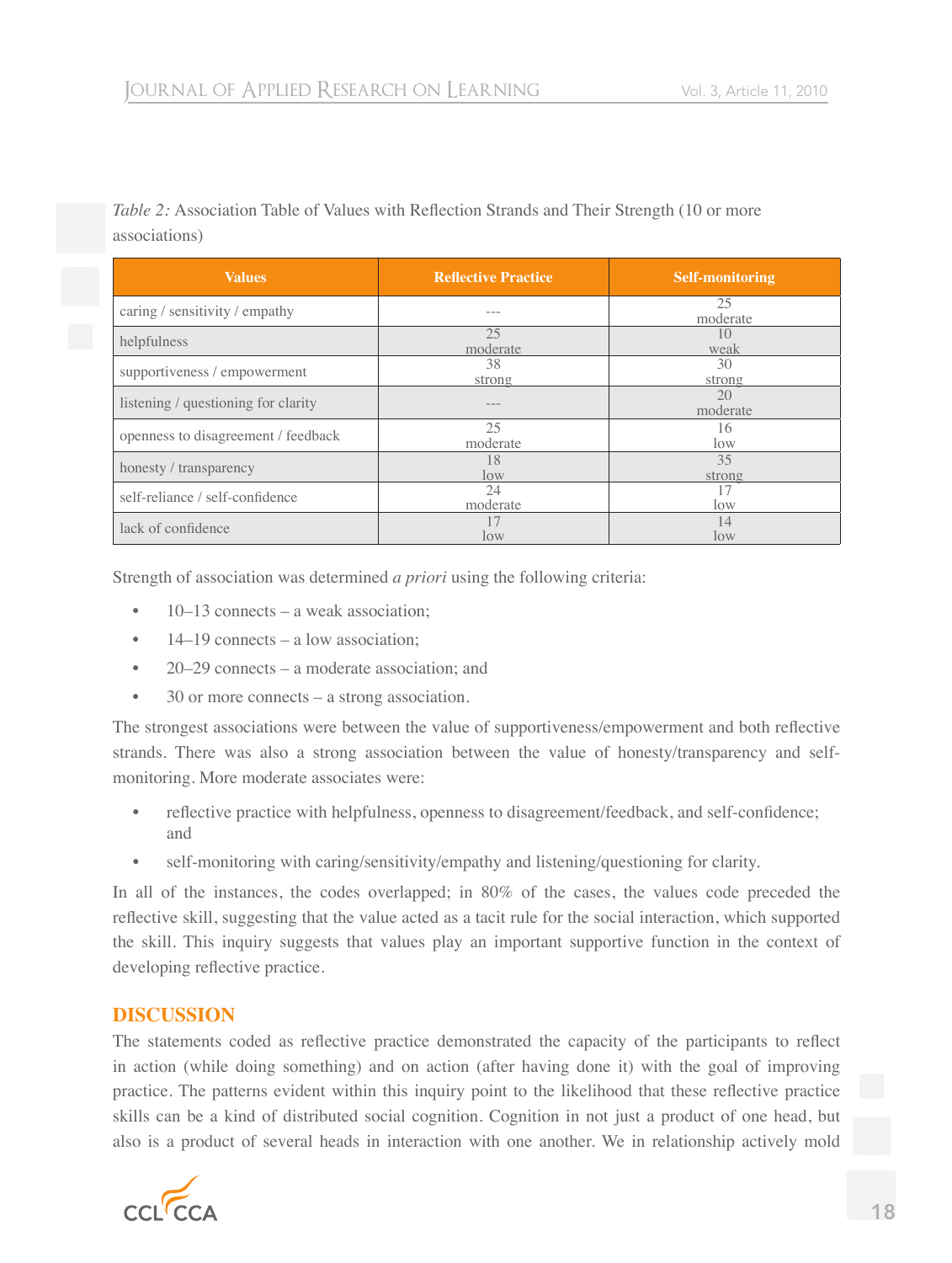and influence each other's reasoning processes (reflective practice and self-monitoring), building epistemology on the basis of what we are told by others (Resnick, 1991); therefore, we are not bound by the limitations of any one person's cognitive capacity or experience. Distributed social cognition, then, is an effort to give meaning to the persons and tasks with which we are interacting and to make sense of the processes with which we are engaged (Perret-Clermont, Perret, & Bell, 1991). Through the format of public reflection, each member of the team would shape each other's interpretive and reflective processes (Resnick, 1991) with their verbal contributions, since discussion had a transactive property (Teasley, 1997). Each individual used her conversational "turn" to share personal insights about her practice (an intrapersonal process) or engage in collective and collaborative reflective practice (an interpersonal process). Connections and extensions were made within the dialogic interchange based on the wealth of resources and perspectives to create expanded networks of cognition. As well, public reflection also allowed increased access (Lave & Wenger, 1991) to how facilitators think, decide, and translate into action their conceptions of appropriate practice.

Just as societies create cultures, so do social systems. Since cognitive systems are social systems (Resnick, 1991), values become integral in regulating the interactions within the social system, thereby being an additional shaper of cognition. Values that promote cooperation and collaboration are crucial for the competent communication necessary for building social cognition (Siegal, 1991). Values in this context served to form and nudge the conversation in a mutually beneficial way. The values inherent within this supervision group regulated interpersonal interactions, creating warm, close relationships, which provided the stability necessary to establish a creative ecology (Barron, 1995); collectively the novices "created" increased competency. These values went on to contribute to the formulation of supervision group norms fostering reflective practice. Values acted as a means to create freedom to risk and as a constraint to dominance bounding the social reflective interaction in a safe emotional context.

Tension is common in creative partnerships, and this may account for the expression and impact of the dialectics seen in the double knots of mutuality-plurality and competency. Argumentation creates constructive tension, which in turn motivates a questioning of assumptions (Runco, 1999). This tension within the supervision group was the power of the knot openness to disagreement/feedback. The tension within the group of novices emerged from balancing and exploring the energies necessary to negotiate these paradoxical poles, and the participants transformed this energy into reflective practice. The caring environment seen in this inquiry created a climate more conducive to skilled reflection. It also negated many of the blocks to collaborative learning: misinterpreting; arguing; putting down; being cynical, judgmental, dominating, competitive, disapproving or distant; blaming; and "taking the ball away from others" (Leff, Thousand, & Nevin, 1994). The construction of the emotional space in an interactional learning environment is just as important, if not more so, than other external contextual variables. Collaborative activities can elicit intense emotions. Therefore, this supervision group's caring created a supportive web of relationships, emotionally scaffolding a safety zone (John-Steiner, 2000).

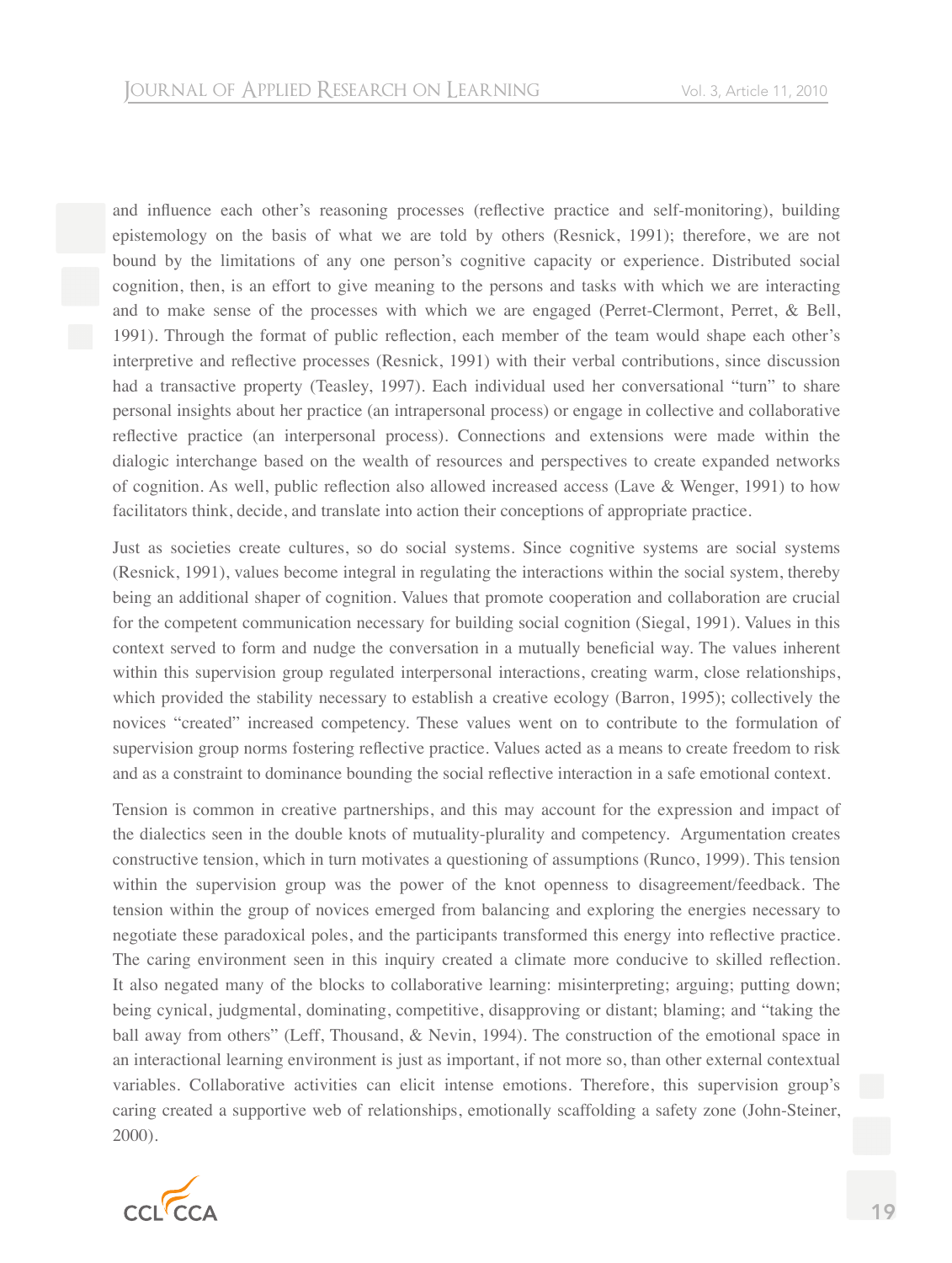# **IMPLICATIONS FOR PRACTICE**

Since this inquiry occurred in a particular time and place, under particular circumstances with unique individuals (Wolcott, 1990), the emergent themes and dynamics should be viewed as atypical. However, limited transferability may be warranted. Working hypotheses (Donmoyer, 1990) regarding the setting of supervision group value norms could be formulated and carried over to new situations by supervisors working in other contexts with different participants.

# **Reflective Practice: Socially Shared and Value Supported**

An important concept to emerge from the analysis of reflective practice in this naturalistic learning setting is the notion that reflective practice can be socially distributed. Therefore, those who supervise novice facilitators could conduct group supervision, capitalizing on the power of collective public reflection to promote the modeling and acquisition reflective practice skills.

However, the supportive function of a particular values climate allowed for this process to emerge and be established and maintained. Values such as supportiveness/empowerment, honesty/transparency, helpfulness, openness to disagreement/feedback, self-confidence, caring/sensitivity/empathy, and listening/questioning for clarity, sustained 2multivocality (Resnick, 1991). This was engineered by listening receptively to each other's narrative constructions, and by engaging in collaborative examinations of events and meanings. Multivocality fostered multisubjectivity<sup>2</sup>. This feature took root and flourished as an outgrowth of the values climate in a supervision group system that appreciated and prized collaboration. Multisubjectivity synthesized the novices' thinking into a kind of cognitive pluralism (John-Steiner & Meehan, 2000). Therefore, supervisors need to pay particular attention to the climate of the group, and the values embedded within it. They can take steps to role model these values by: asking questions to promote exploration and reflection; making explicit statements of support; sharing their own dilemmas and uncertainties even as experts; explicitly solicit and support divergent perceptions or understandings; and creating a climate of care while challenging the members of the group to think more reflectively about their practice.

Schön (1983) refers to reflective practice as the ability to integrate professional experience with theoretical formulations to produce solutions to problem situations. He contends that it is a skill that cannot be taught, but can be coached. Coaching in professional education and in the workplace is supported by a culture that embodies the values of support, empathy, autonomy, transparency, helpfulness, challenge, feedback, trust, caring and concern, and listening (Stowell, 1988). Individuals involved in professional supervision can take a more mindful approach to the construction of the instructional environment, explicitly shaping the learning culture into one that promotes positive social encounters, inquiry, and collaboration by modeling the values that support such endeavors.

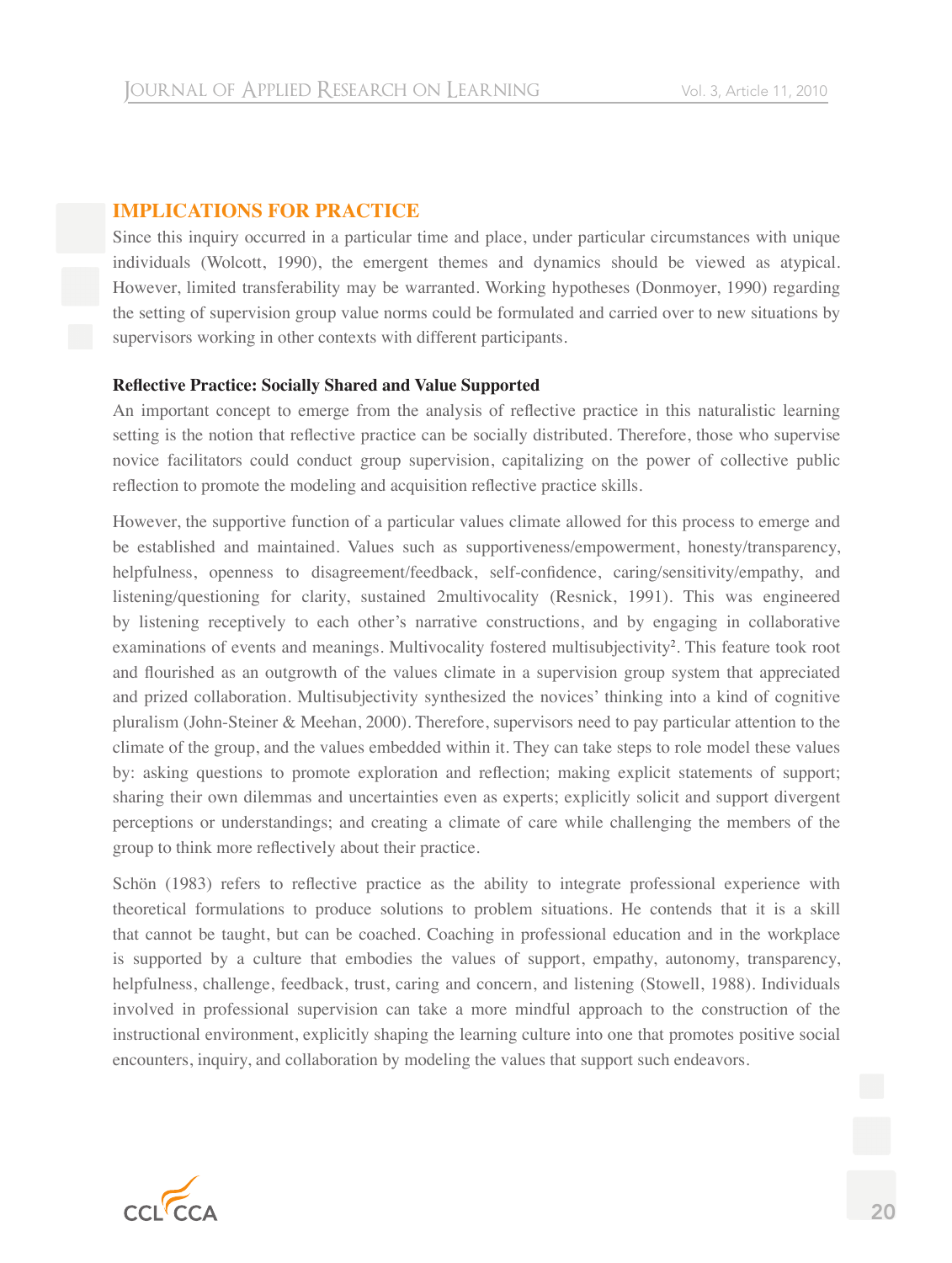# 1 All names, with the exception of the author, are pseudonyms. 2 Multisubjectivity becomes the collectively created and shared understanding constructed by a group of individuals who are working on a task with differential levels of comprehension and expertise. .......References ............................................................................................................................ Adler, P., & Adler, P. (1994). Observational techniques. In N. Denzin & Y. Lincoln (Eds.), *Handbook of qualitative research* (pp. 377-392). Thousand Oaks, CA: Sage. Arrien, A. (1993). *The four-fold way.* New York: HarperSanFrancisco. Barrett, F. (1999). Knowledge creating as dialogic accomplishment: A constructivist perspective. In A. Montuori & R. Purser (Eds.), *Social creativity (Vol. 1)* (pp. 133-151). Cresskill, NJ: Hampton. Barron, F. (1995). *No rootless flower: An ecology of creativity.* Cresskill, NJ: Hampton. Bion, W. (1961). *Experiences in groups.* New York: Basic Books. Black, C. (2005). Issues regarding the facilitation of teacher research. *Reflective Practice, 6*, 107-122. Blumer, H. (1969). *Symbolic interactionism: Perspective and method.* Englewood Cliffs, NJ: Prentice-Hall. Bolton, G. (2006). Narrative writing: Reflective enquiry into professional practice. *Educational Action Research, 14*, 203 - 218 Cameron, G., Hayes, V., & Wren, A. (2000). Using reflective process in community-based participatory action research. *Reflective Practice*, *1*, 215-230. Chi, M. (1997). Quantifying qualitative analyses of verbal data: A practical guide. *Journal of the Learning Sciences, 6*, 271-315. Cohen, J., Pickeral, T., & McCloskey, M. (2009). Assessing school climate. *Education Digest*, *74*(8), 45-48. Cotton, K. (1998). *Education for life-long learning: Literature synthesis.* (ERIC Document ED 422608) Clandinin, D., & Connelly, F. (1994). Personal experience methods. In N. Denzin & Y. Lincoln (Eds.), *Handbook of qualitative research* (pp. 413-427). Thousand Oaks, CA: Sage. Davies, S. (1996). *Educational intervention for nurse managers in a situation of need for rapid change.* (ERIC Document ED 393977) Davis, N., & Blanchard, M. (2004). Collaborative teams in a university statistics course: A case study of how differing value structures inhibit change. *School Science and Mathematics, 104*, 279-287. Dey, I. (1999). *Grounding grounded theory.* San Diego: Academic. Dimock, H. (1993). *How to observe your group* (3rd ed.). North York, ON: Captus. Donmoyer, R. (1990). Generalizability and the single-case study. In E. Eisner & A. Peshkin (Eds.), *Qualitative inquiry in education: The continuing debate* (pp. 175-200). New York: Teachers College Press. Erlandson, D., Harris, E., Skipper, B., & Allen, S. (1993). *Doing naturalistic inquiry: A guide to methods.* Newbury Park, CA: Sage. Espejo, R. (2003). Social systems and the embodiment of organisational learning. In E. Mitleton-Kelly (Ed.), *Complex systems and evolutionary perspectives on organisations: The application of complexity theory to organizations* (pp. 53–69). Oxford: Pergamon. Fanning, J. (1995). *Rural school consolidation and student learning* (EDD00036). Washington, DC: Office of Educational Research and Improvement. (ERIC Document Reproduction ED 384484) Fontana, A., & Frey, J. (1994). Interviewing: The art of science. In N. Denzin & Y. Lincoln (Eds.), *Handbook of qualitative research* (pp. 361- 376). Thousand Oaks, CA: Sage. Garcia-Morales, V., Lopez-Martin, F., & Llamas-Sanchez, R. (2006). Strategic factors and barriers for promoting educational organizational learning. *Teaching & Teacher Education, 22*, 478-502.

........Endnotes ..............................................................................................................................

Gardner, F. (2001). Social work students and self-awareness: How does it happen? *Refl ective Practice, 2*, 27-40.

Gibb, J. (1978). *Trust: A new view of personal and organizational development.* Los Angeles: The Guild of Tutors.

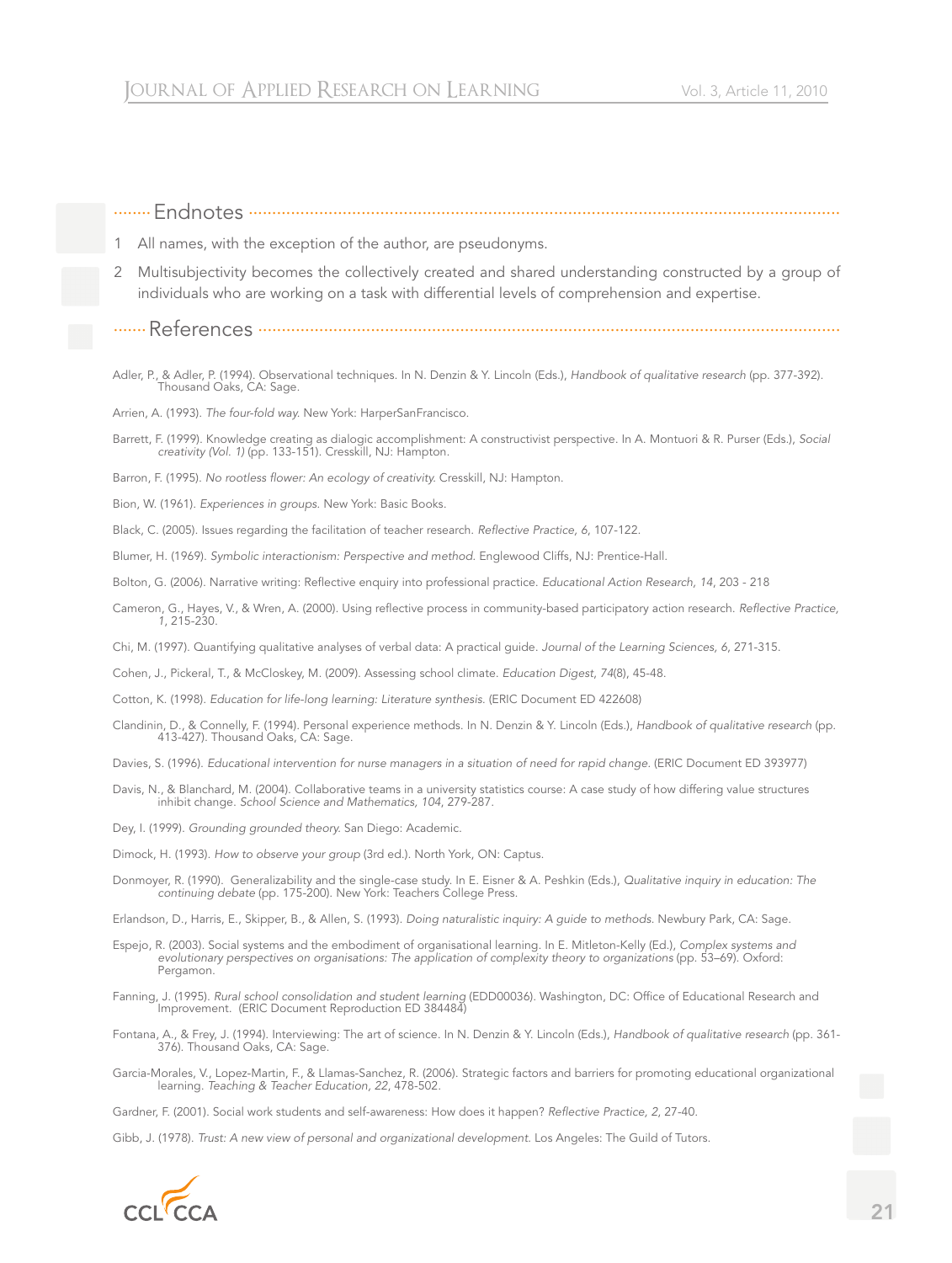Hanson, P. (2000). The self as an instrument for change. *Organization Development Journal, 18*, 95-104.

- Houtz, J. (1994). Creative problem solving in the classroom: Contributions of four psychological approaches. In M. Runco (Ed.), *Problem fi nding, problem solving, and creativity* (pp. 153-173). Norwood, NJ: Ablex.
- Jausovec, N. (1994). Metacognition in creative problem solving. In M. Runco (Ed.), *Problem fi nding, problem solving, and creativity* (pp. 77-95). Norwood, NJ: Ablex.

Johnson, C., & Thomas, A. (2009). Caring as classroom practice. *Social Studies and the Young Learner, 22*(1), 8-11.

Johnson, D. (2003). *Reaching out: Interpersonal effectiveness and self-actualization* (8th ed.). Boston: Allyn & Bacon.

John-Steiner, V. (2000). *Creative collaboration.* New York: Oxford University Press.

- John-Steiner, V., & Meehan, T. (2000). Creativity and collaboration in knowledge construction. In C. Lee & P. Smagorinsky (Eds.), *Vygotskian perspectives on literacy research: Constructing meaning through collaborative inquiry* (pp. 31-48). New York: Cambridge University Press.
- Kass, R. (2005). T*heories of small group development* (3rd ed. rev.). Montreal: The Center for Human Relations and Community Studies Concordia University.

Krumboltz, J., & Yeh, C. (1996). Competitive grading sabotages good teaching. *Phi Delta Kappan*, 78, 324-326.

Kvale, S. (1996). *InterViews: An introduction to qualitative research interviewing.* Thousand Oaks, CA: Sage.

Lacoursiere, R. (1980). *The life cycle of groups.* New York: Human Sciences Press.

Lave, J., & Wenger, E. (1991). *Situated learning: Legitimate peripheral participation.* New York: Cambridge University Press.

Leff, H., Thousand, J., & Nevin, A. (1994). Awareness plans for facilitating creative thinking. In J. Thousand, R. Villa, & A. Nevin (Eds.), *Creativity and collaborative learning* (pp. 305-319). Toronto: Paul H. Brookes.

Lincoln, Y., & Guba, E. (1985). *Naturalistic inquiry. Beverly Hills*, CA: Sage.

Marshall, C., & Rossman, G. (1999). *Designing qualitative research* (3rd ed.). Thousand Oaks, CA: Sage.

Maxwell, J. (1996). *Qualitative research: An interactive approach.* Thousand Oaks, CA: Sage.

Maxwell, J. (2002). Understanding and validity in qualitative research. In A. Huberman & M. Miles (Eds.), The qualitative researcher's companion (pp. 37-64). Thousand Oaks, CA: Sage.

Miles, M., & Huberman, A. (1994). A*n expanded sourcebook: Qualitative data analysis* (2nd ed.). Thousand Oaks, CA: Sage.

Montuori, A., & Purser, R. (1999). Social creativity: Introduction. In A. Montuori & R. Purser (Eds.), *Social creativity* (Vol. 1) (pp. 1-45). Cresskill, NJ: Hampton.

Morgan, D. (1997). *Focus groups as qualitative research* (2nd ed.). Thousand Oaks, CA: Sage.

- Mumford, M., Baughman, W., & Sager, C. (2003). Picking the right material: Cognitive processing skills and their role in creative thought. In M. Runco (Ed.), *Critical creative processes* (pp. 19-68). Cresskill, NJ: Hampton.
- Mumford, M., Reiter-Palmon, R., & Redmond, M. (1994). Problem construction and cognition: Applying problem representations in illdefined domains. In M. Runco (Ed.), *Problem finding, problem solving, and creativity* (pp. 3-39). Norwood, NJ: Ablex.
- Neçka, E. (2003). Creative interaction: A conceptual schema for the process of producing ideas and judging outcomes. In M. Runco (Ed.), *Critical creative processes* (pp. 115-127). Cresskill, NJ: Hampton.

Noddings, N. (1984). *Caring. Berkeley,* CA: University of California Press.

Paris, S., & Winograd, P. (2003). *The role of self-regulated learning in contextual teaching: Principals and practices for teacher preparation.* (ERIC Document ED 479905)

Pavlovic, S., & Friedland, B. (1997). *Reflectivity in supervision and teaching.* (ERIC Document ED 406115)

- Perret-Clermont, A.-N., Perret, J.-F., & Bell, N. (1991). The social construction of meaning and cognitive activity in elementary school children. In L. Resnick, J. Levine, & S. Teasley (Eds.), *Perspectives on socially shared cognition* (pp. 41-62). Washington, DC: American Psychological Association.
- Pressley, M., & McCormick, C. (1995). *Advanced educational psychology for educators, researchers, and policymakers.* New York: HarperCollinsCollege.

Raelin, J. (2000). *Work-based learning.* Upper Saddle, NJ: Prentice Hall.